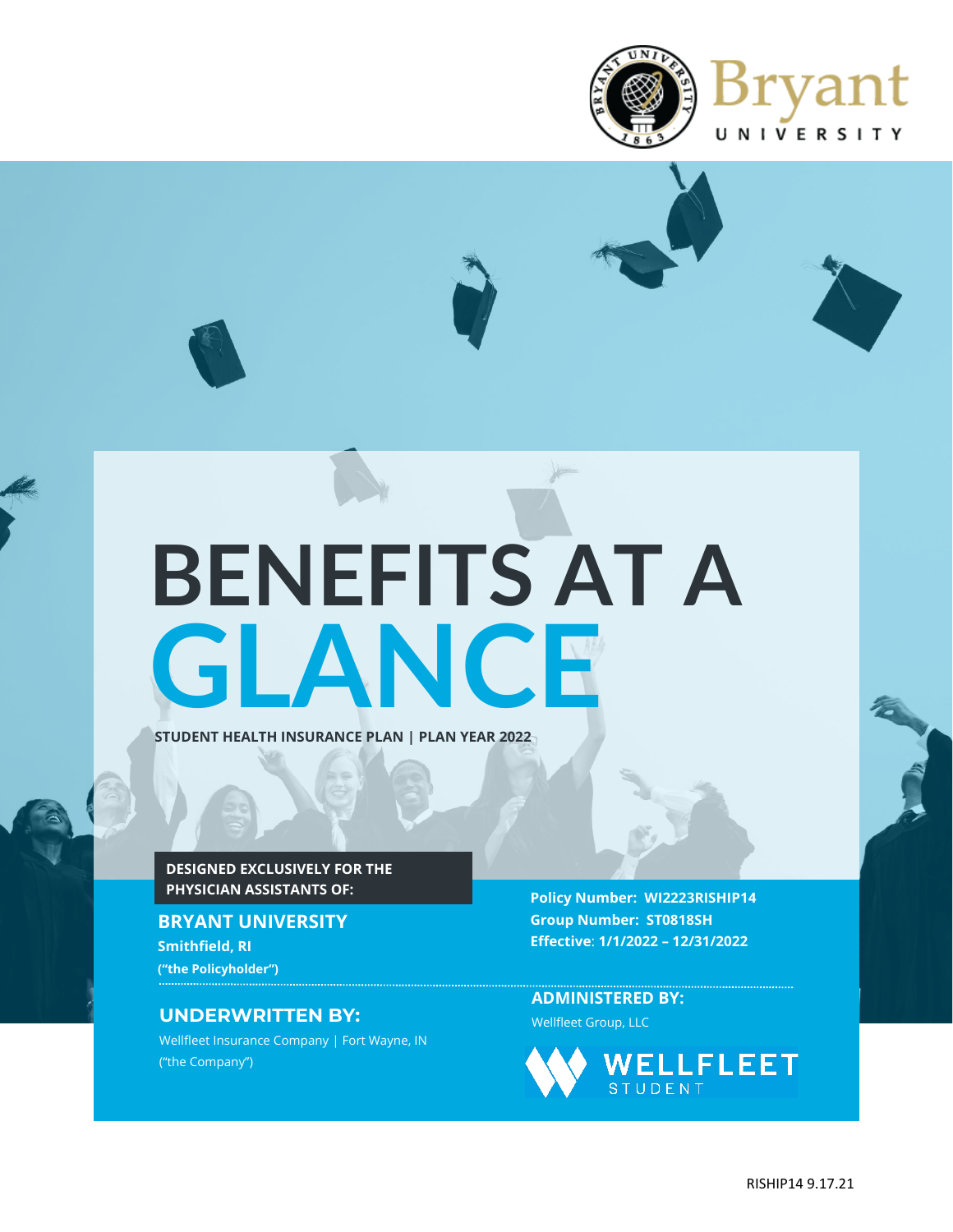## Table of Contents (Click on section title below to go to section in "Benefits at a Glance".)

## <span id="page-1-0"></span>**Welcome Physician Assistants…**

We are pleased to provide you with this summary of the 2022 Student Health Insurance Plan ("Plan"), which is fully compliant with the Affordable Care Act. "Benefits at a Glance" includes effective dates and costs of coverage, as well as other helpful information. For additional details about the Plan, please consult the Plan Certificate and other materials at **[www.wellfleetstudent.com](http://www.chpstudenthealth.com/)**. If you have questions about enrollment into the Plan, please call University Health Plans at (800) 437-6448. For questions about medical benefits or claims, please call Wellfleet Student at (877) 657-5030, TTY 711.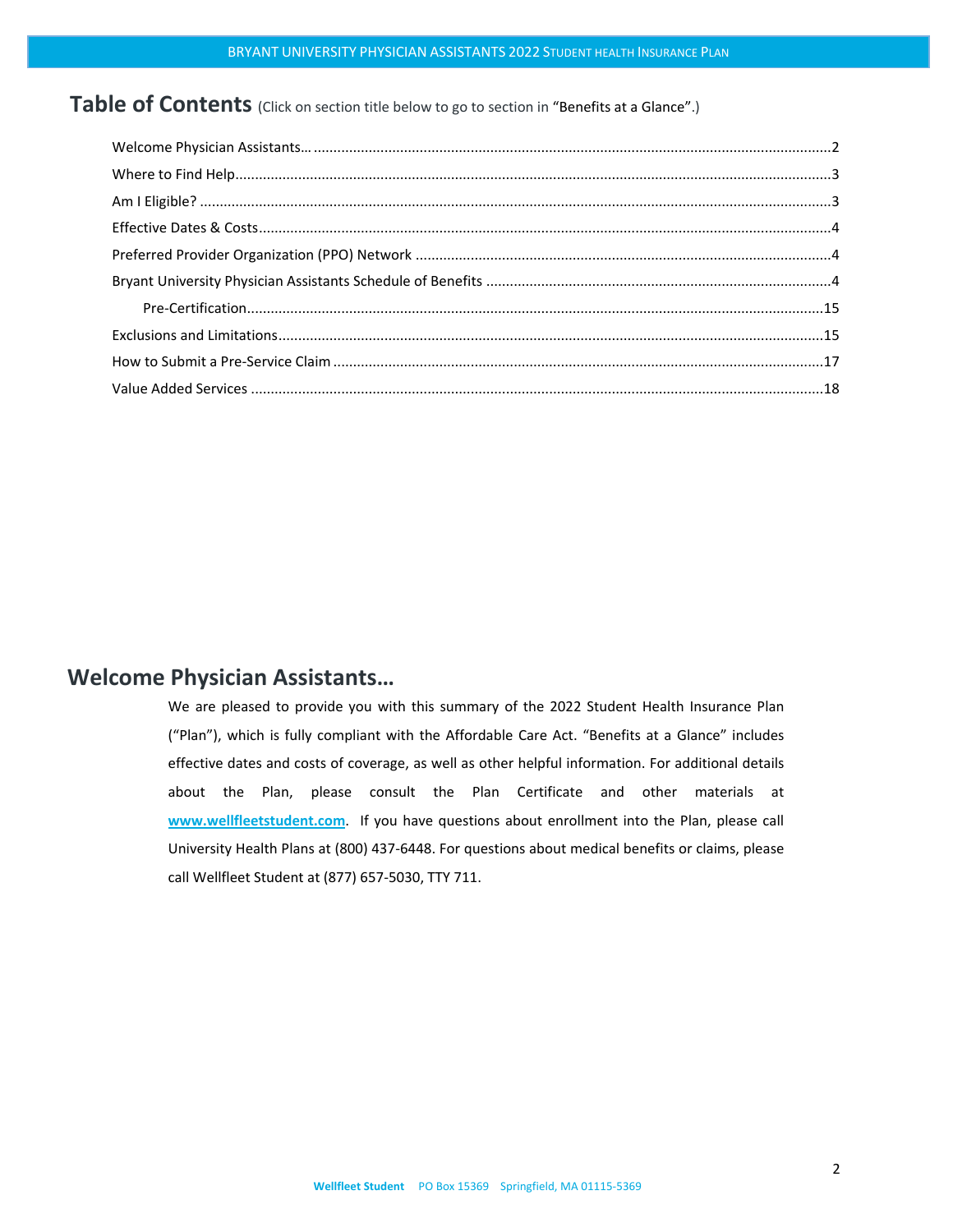# <span id="page-2-0"></span>**Where to Find Help**

| <b>For Questions About:</b>                                                                                                               | <b>Please Contact:</b>                                                                                                                                                                                                                                                                                                                       |
|-------------------------------------------------------------------------------------------------------------------------------------------|----------------------------------------------------------------------------------------------------------------------------------------------------------------------------------------------------------------------------------------------------------------------------------------------------------------------------------------------|
| <b>Enrollment</b><br><b>Waiver</b>                                                                                                        | <b>University Health Plans</b><br><b>15 Pacella Park Drive</b><br>Randolph, MA 02368<br>www.universityhealthplans.com<br>(800) 437-6448                                                                                                                                                                                                      |
| <b>Insurance Benefits</b><br><b>Claims Processing</b><br><b>ID Cards</b><br><b>Preferred Provider Listings</b><br><b>ID card Requests</b> | <b>Wellfleet Group, LLC</b><br>PO Box 15369<br>Springfield, Massachusetts 01115-5369<br>(877) 657-5030, TTY 711<br>www.wellfleetstudent.com                                                                                                                                                                                                  |
| <b>Servicing Agent</b>                                                                                                                    | <b>University Health Plans</b><br>A Division of Risk Strategies<br>(800) 437-6448<br>Email: info@univhealthplans.com                                                                                                                                                                                                                         |
| <b>Preferred PPO Provider Listings</b>                                                                                                    | <b>Wellfleet Student</b><br>www.wellfleetstudent.com<br>or<br><b>First Health</b><br>www.firsthealth.com                                                                                                                                                                                                                                     |
| <b>Prescription Drug Provider</b>                                                                                                         | <b>Wellfleet Rx, ESI</b><br>www.wellfleetstudent.com<br>Your plan includes Wellfleet Rx - offering over 40<br>generics at a \$0 copay. Please ask your health care<br>provider to review our formulary to see if these<br>medications are right for you. Click here<br>http://wellfleetrx.com/students/formularies/ for more<br>information. |

# <span id="page-2-1"></span>**Am I Eligible?**

Bryant University requires all Physician Assistants to be enrolled in a health insurance plan while attending the University.

Coverage is mandatory, and all Physician Assistant students will be automatically enrolled in and charged for the Student Health Insurance Plan.

An eligible student must actively attend classes for at least the first thirty-one (31) days of the period for which coverage is purchased.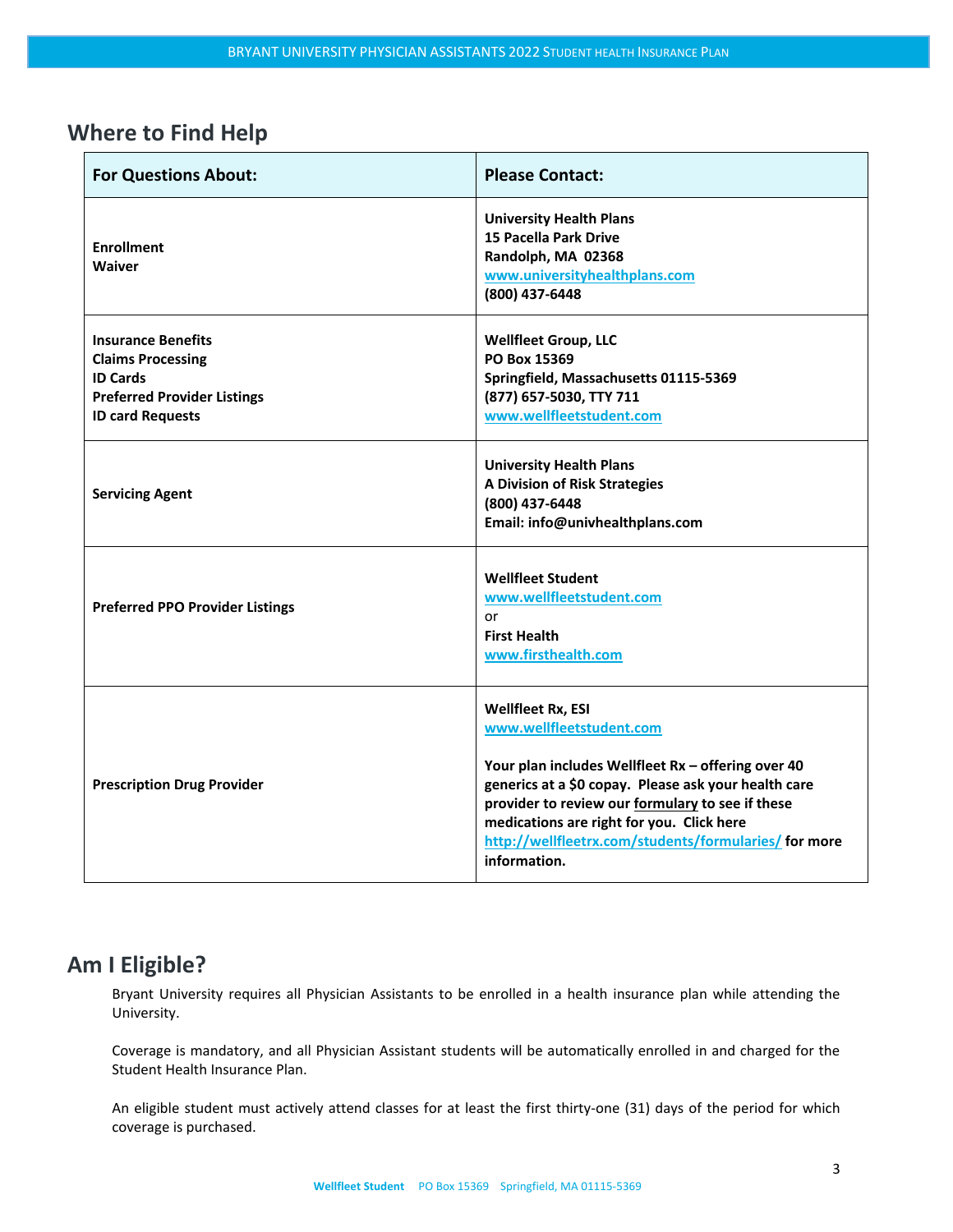## <span id="page-3-0"></span>**Effective Dates & Costs**

| All time periods begin at 12:00 A.M. local time and end at 11:59 P.M. local time at the Policyholder's address. |                            |                          |  |
|-----------------------------------------------------------------------------------------------------------------|----------------------------|--------------------------|--|
| <b>Coverage Period</b>                                                                                          | <b>Coverage Start Date</b> | <b>Coverage End Date</b> |  |
| Annual                                                                                                          | 1/1/2022                   | 12/31/2022               |  |
| Term 1                                                                                                          | 1/1/2022                   | 3/31/2022                |  |
| Term 2                                                                                                          | 1/1/2022                   | 5/31/2022                |  |
|                                                                                                                 |                            |                          |  |

| <b>Plan Costs for Physician Assistants</b> |         |        |         |  |
|--------------------------------------------|---------|--------|---------|--|
|                                            | Annual  | Term 1 | Term 2  |  |
| Student*                                   | \$2,980 | \$735  | \$1,233 |  |

**\*The above plan costsinclude an administrative service fee.**

## <span id="page-3-1"></span>**Preferred Provider Organization (PPO) Network**

#### **…providing access to quality health care at discounted costs!**

By enrolling in this Plan, you have the First Health PPO Network of participating Providers. To find a complete listing of the Network's participating Providers, go to **[www.firsthealth.com,](http://www.firsthealth.com/)** or contact Wellfleet Student toll-free at (877) 657-5030, TTY 711, or **[www.wellfleetstudent.com](http://www.chpstudenthealth.com/)** for assistance.

## <span id="page-3-2"></span>**Bryant University Physician Assistants Schedule of Benefits**

This is only a brief description of coverage available under Certificate form RI SHIP CERT (2021). The Certificate will contain full details of coverage, coinsurance, limitations, exclusions, and termination provisions. If there are any conflicts between this document and the Certificate, the Certificate governs in all cases.

UNLESS OTHERWISE SPECIFIED BELOW THE MEDICAL PLAN DEDUCTIBLE (IF APPLICABLE) WILL ALWAYS APPLY.

#### **SCHEDULE OF BENEFITS**

#### **Preventive Services:**

In-Network Provider: The Deductible, Coinsurance, and any Copayment are not applicable to Preventive Services. Benefits are paid at 100% of the Negotiated Charge when services are provided through an In-Network Provider.

Out-of-Network Provider: Deductible, Coinsurance, and any Copayment are applicable to Preventive Services provided through an Out-of-Network Provider. Benefits are paid at 80% of the Usual and Customary Charge.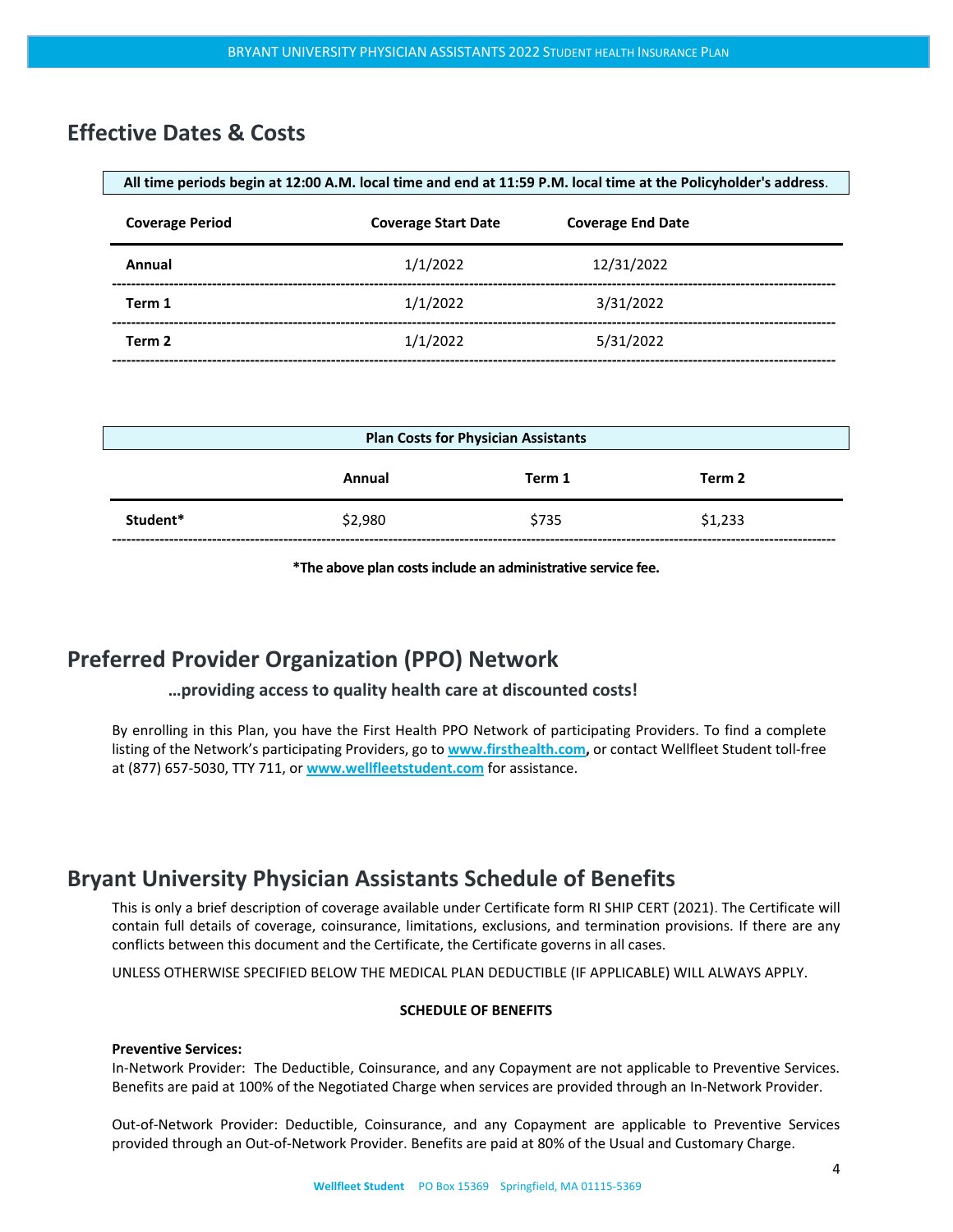| <b>Medical Deductible</b> (will not exceed the Out-of-Pocket Maximum) |                         |             |       |
|-----------------------------------------------------------------------|-------------------------|-------------|-------|
|                                                                       | In-Network Provider     | Individual: | S0    |
|                                                                       | Out-of-Network Provider | Individual: | \$100 |

Cost sharing You incur for Covered Medical Expenses that is applied to the Out-of-Network Deductible will not be applied to satisfy the In-Network Deductible. Cost sharing You incur for Covered Medical Expenses that is applied to the In-Network Deductible will not be applied to satisfy the Out-of-Network Provider Deductible.

| <b>Out-of-Pocket Maximum</b> (including Deductible): |                         |            |            |
|------------------------------------------------------|-------------------------|------------|------------|
|                                                      | In-Network Provider     | Individual | \$6.350    |
|                                                      | Out-of-Network Provider | Individual | No Maximum |

Cost sharing You incur for Covered Medical Expenses that is applied to the Out-of-Network Provider Out-of-Pocket Maximum will not be applied to satisfy the In-Network Provider Out-of-Pocket Maximum and cost sharing You incur for Covered Medical expenses that is applied to the In-Network Provider Out-of-Pocket Maximum will not be applied to satisfy the Out-of-Network Provider Out-of-Pocket Maximum.

| <b>Coinsurance Amounts:</b> |                                                                                                           |
|-----------------------------|-----------------------------------------------------------------------------------------------------------|
| In-Network Provider:        | 90% of the Negotiated Charge for Covered Medical Expenses unless otherwise<br>stated below                |
| Out-of-Network Provider:    | 80% of the Usual and Customary Charge (U&C) for Covered Medical Expenses unless<br>otherwise stated below |

#### **Medical Benefit Payments for In-Network Providers and Out-of-Network Providers**

This Certificate provides benefits based on the type of health care provider you select. This Certificate provides access to both In-Network Providers and Out-of-Network Providers. Different benefits may be payable for Covered Medical Expenses rendered by In-Network Providers versus Out-of-Network Providers, as shown in the Schedule of Benefits.

#### **Dental and Vision Benefit Payments**

For dental and vision benefits, You may choose any dental or vision provider.

For dental, different benefits may be payable based on the type of service, as shown in the Schedule of Benefits.

#### **Preferred Provider Organization:**

To locate an In-Network Provider in Your area, consult Your Provider Directory or call toll free 877-657-5030 or visit Our website at [www.wellfleetstudent.com](http://www.wellfleetstudent.com/)

#### **THE COVERED MEDICAL EXPENSE FOR AN ISSUED CERTIFICATE WILL BE:**

- **1. THOSE LISTED IN THE COVERED MEDICAL EXPENSES PROVISION;**
- **2. ACCORDING TO THE FOLLOWING SCHEDULE OF BENEFITS; AND**
- **3. DETERMINED BY WHETHER THE SERVICE OR TREATMENT IS PROVIDED BY AN IN-NETWORK OR OUT-OF-NETWORK PROVIDER.**
- **4. UNLESS OTHERWISE SPECIFIED BELOW THE MEDICAL PLAN DEDUCTIBLE WILL ALWAYS APPLY.**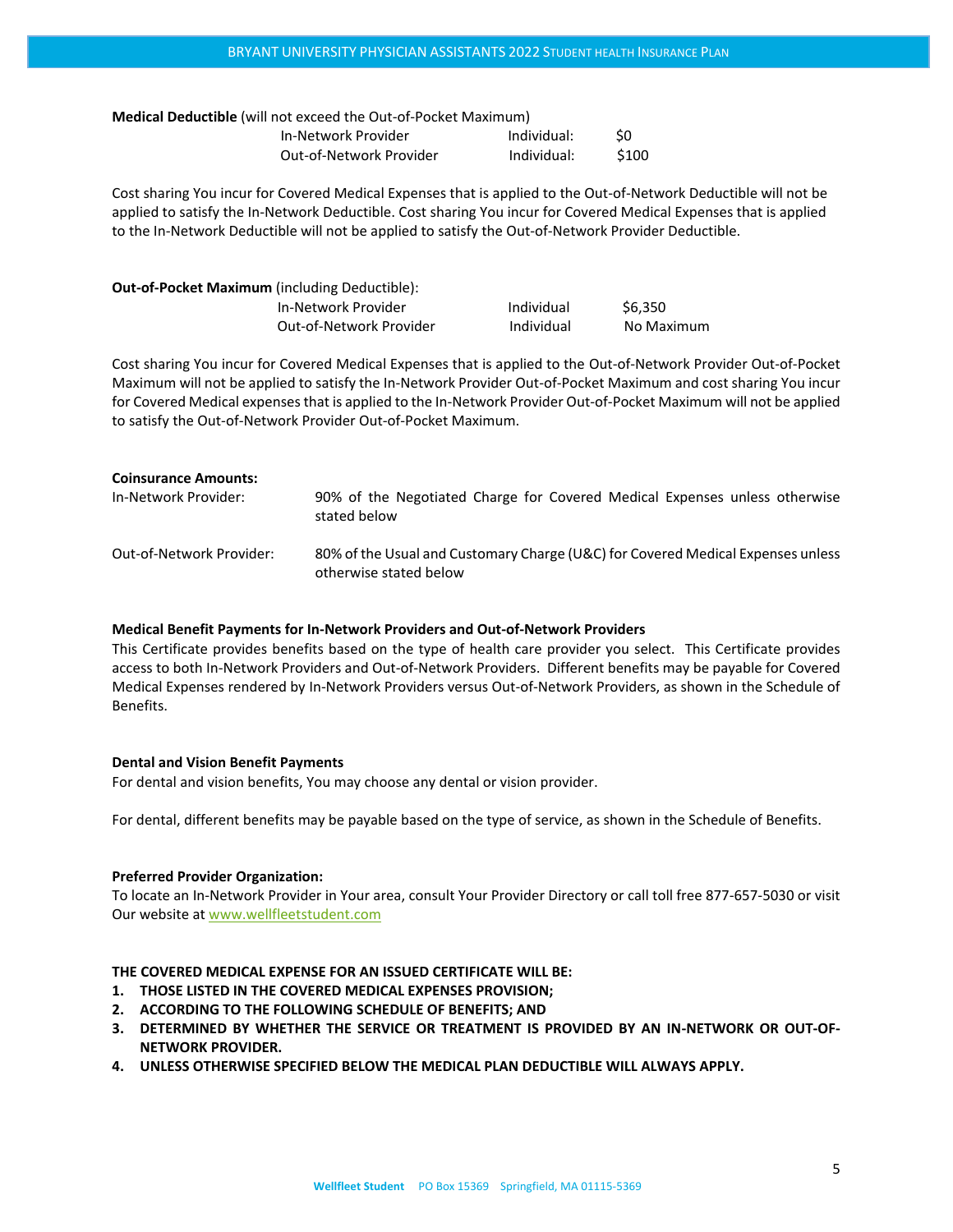| <b>BENEFITS FOR COVERED</b>                                                                                                                                                                                                                                                   | <b>IN-NETWORK PROVIDER</b>                                          | <b>OUT-OF-NETWORK PROVIDER</b>                                                     |  |
|-------------------------------------------------------------------------------------------------------------------------------------------------------------------------------------------------------------------------------------------------------------------------------|---------------------------------------------------------------------|------------------------------------------------------------------------------------|--|
| <b>INJURY/SICKNESS</b><br><b>Inpatient Benefits</b>                                                                                                                                                                                                                           |                                                                     |                                                                                    |  |
| <b>Hospital Care</b><br>Includes hospital room & board<br>expenses and miscellaneous<br>services and supplies.<br>Subject to Semi-Private room<br>rate unless intensive care unit<br>is required.<br>Room and Board includes<br>intensive care.<br>Pre-Certification Required | 90% of the Negotiated Charge for<br><b>Covered Medical Expenses</b> | 80% of Usual and Customary Charge after<br>Deductible for Covered Medical Expenses |  |
|                                                                                                                                                                                                                                                                               |                                                                     |                                                                                    |  |
| <b>Preadmission Testing</b>                                                                                                                                                                                                                                                   | 90% of the Negotiated Charge for<br><b>Covered Medical Expenses</b> | 80% of Usual and Customary Charge after<br>Deductible for Covered Medical Expenses |  |
| Physician's Visits while<br>Confined:<br>Limited to 1 visit per day of<br>Confinement per provider                                                                                                                                                                            | 90% of the Negotiated Charge for<br><b>Covered Medical Expenses</b> | 80% of Usual and Customary Charge after<br>Deductible for Covered Medical Expenses |  |
| <b>Inpatient Surgery:</b><br>Pre-Certification Required                                                                                                                                                                                                                       |                                                                     |                                                                                    |  |
| <b>Surgeon Services</b>                                                                                                                                                                                                                                                       | 90% of the Negotiated Charge for<br><b>Covered Medical Expenses</b> | 80% of Usual and Customary Charge after<br>Deductible for Covered Medical Expenses |  |
| Anesthetist                                                                                                                                                                                                                                                                   | 90% of the Negotiated Charge for<br><b>Covered Medical Expenses</b> | 80% of Usual and Customary Charge after<br>Deductible for Covered Medical Expenses |  |
| <b>Assistant Surgeon</b>                                                                                                                                                                                                                                                      | 90% of the Negotiated Charge for<br><b>Covered Medical Expenses</b> | 80% of Usual and Customary Charge after<br>Deductible for Covered Medical Expenses |  |
| Registered Nurse Services for<br>private duty nursing while<br>Confined                                                                                                                                                                                                       | 90% of the Negotiated Charge for<br><b>Covered Medical Expenses</b> | 80% of Usual and Customary Charge after<br>Deductible for Covered Medical Expenses |  |
| Physical Therapy, Speech<br>Therapy, and Occupational<br>Therapy while Confined<br>(inpatient)                                                                                                                                                                                | 90% of the Negotiated Charge for<br><b>Covered Medical Expenses</b> | 80% of Usual and Customary Charge after<br>Deductible for Covered Medical Expenses |  |
| <b>Skilled Nursing Facility Benefit</b><br>Pre-Certification required                                                                                                                                                                                                         | 90% of the Negotiated Charge for<br><b>Covered Medical Expenses</b> | 80% of Usual and Customary Charge after<br>Deductible for Covered Medical Expenses |  |
| Inpatient Rehabilitation Facility<br><b>Expense Benefit</b><br><b>Pre-Certification Required</b>                                                                                                                                                                              | 90% of the Negotiated Charge for<br><b>Covered Medical Expenses</b> | 80% of Usual and Customary Charge after<br>Deductible for Covered Medical Expenses |  |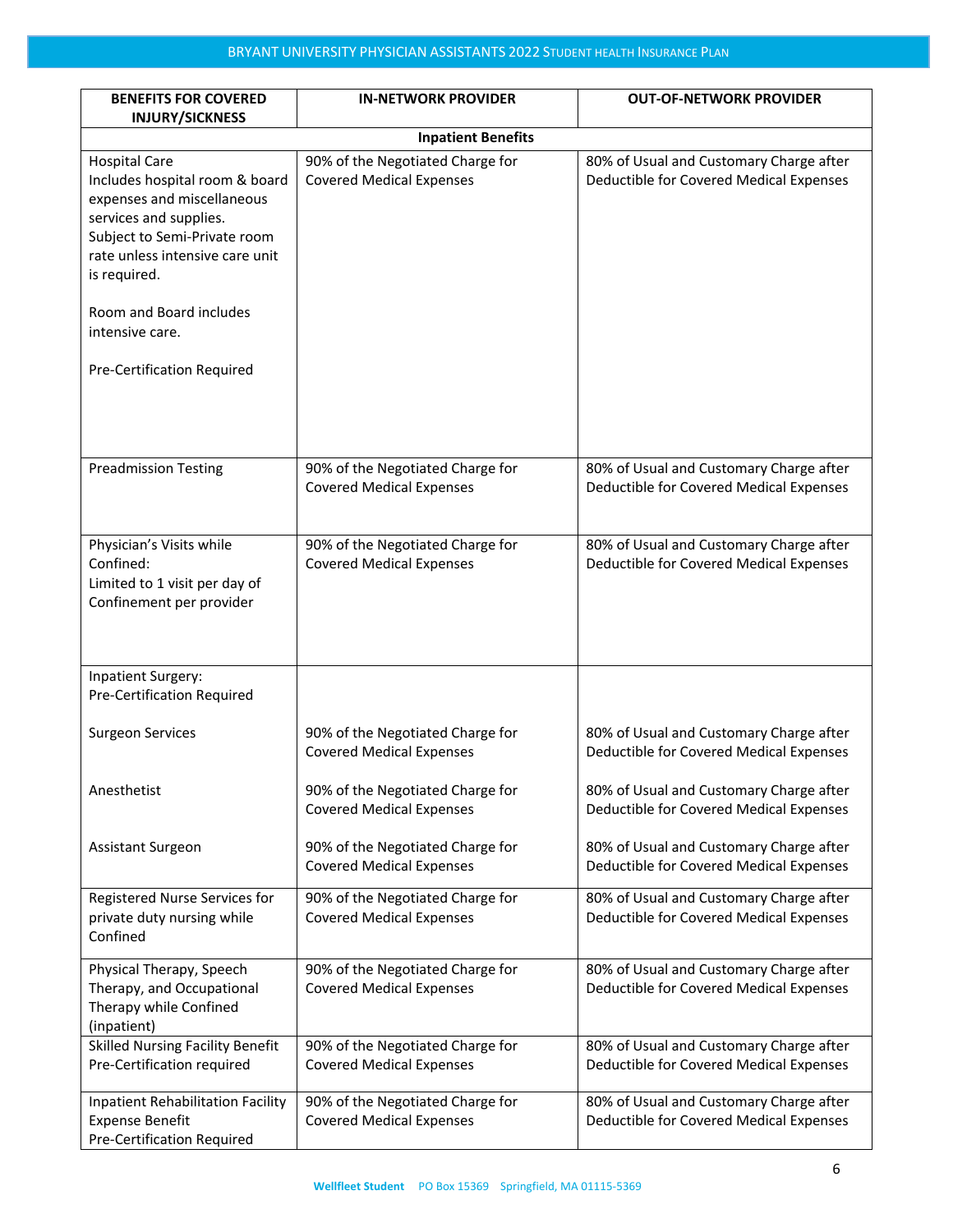| <b>INPATIENT MENTAL HEALTH DISORDER AND SUBSTANCE USE DISORDER</b> |                                                                           |                                                              |  |
|--------------------------------------------------------------------|---------------------------------------------------------------------------|--------------------------------------------------------------|--|
| Mental Health Disorder and                                         |                                                                           |                                                              |  |
| Substance Use Disorder Benefit                                     |                                                                           |                                                              |  |
|                                                                    |                                                                           |                                                              |  |
| In accordance with the federal                                     |                                                                           | Refer to the Mandated Benefit for Treatment of Mental Health |  |
| Mental Health Parity and                                           |                                                                           | and Substance Use Disorders                                  |  |
| Addiction Equity Act of 2008                                       |                                                                           |                                                              |  |
| (MHPAEA), the cost sharing                                         |                                                                           |                                                              |  |
| requirements, day or visit                                         |                                                                           |                                                              |  |
| limits, and any Pre-certification                                  |                                                                           |                                                              |  |
| requirements that apply to a                                       |                                                                           |                                                              |  |
| Mental Health Disorder and                                         |                                                                           |                                                              |  |
| Substance Use Disorder will be                                     |                                                                           |                                                              |  |
| no more restrictive than those                                     |                                                                           |                                                              |  |
| that apply to medical and                                          |                                                                           |                                                              |  |
| surgical benefits for any other                                    |                                                                           |                                                              |  |
| Covered Sickness.                                                  |                                                                           |                                                              |  |
|                                                                    | <b>Outpatient Benefits</b>                                                |                                                              |  |
| <b>Outpatient Surgery:</b>                                         |                                                                           |                                                              |  |
| Pre-Certification required                                         |                                                                           |                                                              |  |
|                                                                    |                                                                           |                                                              |  |
| <b>Surgeon Services</b>                                            | 90% of the Negotiated Charge for                                          | 80% of Usual and Customary Charge after                      |  |
|                                                                    | <b>Covered Medical Expenses</b>                                           | Deductible for Covered Medical Expenses                      |  |
|                                                                    |                                                                           |                                                              |  |
|                                                                    |                                                                           |                                                              |  |
| Anesthetist                                                        | 90% of the Negotiated Charge for                                          | 80% of Usual and Customary Charge after                      |  |
|                                                                    | <b>Covered Medical Expenses</b>                                           | Deductible for Covered Medical Expenses                      |  |
|                                                                    |                                                                           |                                                              |  |
|                                                                    |                                                                           |                                                              |  |
| Assistant Surgeon                                                  | 90% of the Negotiated Charge for                                          | 80% of Usual and Customary Charge after                      |  |
|                                                                    | <b>Covered Medical Expenses</b>                                           | Deductible for Covered Medical Expenses                      |  |
| Outpatient Surgery Facility and                                    | 90% of the Negotiated Charge for                                          | 80% of Usual and Customary Charge after                      |  |
| Miscellaneous expenses for                                         | <b>Covered Medical Expenses</b>                                           | Deductible for Covered Medical Expenses                      |  |
| services & supplies, such as                                       |                                                                           |                                                              |  |
| cost of operating room,                                            |                                                                           |                                                              |  |
| therapeutic services, oxygen,                                      |                                                                           |                                                              |  |
| oxygen tent, and blood &                                           |                                                                           |                                                              |  |
|                                                                    |                                                                           |                                                              |  |
| plasma                                                             |                                                                           |                                                              |  |
| Physician's Office Visits                                          | \$15 Copayment per visit then the plan                                    | \$15 Copayment per visit then the plan                       |  |
|                                                                    | pays 100% of the Negotiated Charge for                                    | pays 80% of Usual and Customary Charge                       |  |
|                                                                    | <b>Covered Medical Expenses</b>                                           | after Deductible for Covered Medical                         |  |
|                                                                    |                                                                           |                                                              |  |
|                                                                    |                                                                           | Expenses<br>\$15 Copayment per visit then the plan           |  |
| Specialist/Consultant Physician<br><b>Services</b>                 | \$15 Copayment per visit then the plan                                    | pays 80% of Usual and Customary Charge                       |  |
|                                                                    | pays 100% of the Negotiated Charge for<br><b>Covered Medical Expenses</b> | after Deductible for Covered Medical                         |  |
|                                                                    |                                                                           |                                                              |  |
|                                                                    |                                                                           | Expenses                                                     |  |
| Telemedicine or Telehealth                                         | \$15 Copayment per visit then the plan                                    | \$15 Copayment per visit then the plan                       |  |
| <b>Services</b>                                                    | pays 100% of the Negotiated Charge for                                    | pays 80% of Usual and Customary Charge                       |  |
|                                                                    | <b>Covered Medical Expenses</b>                                           | after Deductible for Covered Medical                         |  |
|                                                                    |                                                                           | Expenses                                                     |  |
| <b>Cardiac Rehabilitation</b>                                      | \$15 Copayment per visit then the plan                                    | \$15 Copayment per visit then the plan pays                  |  |
|                                                                    | pays 100% of the Negotiated Charge for                                    | 80% of Usual and Customary Charge after                      |  |
|                                                                    | <b>Covered Medical Expenses</b>                                           | Deductible for Covered Medical Expenses                      |  |

#### **INPATIENT MENTAL HEALTH DISORDER AND SUBSTANCE USE DISORDER**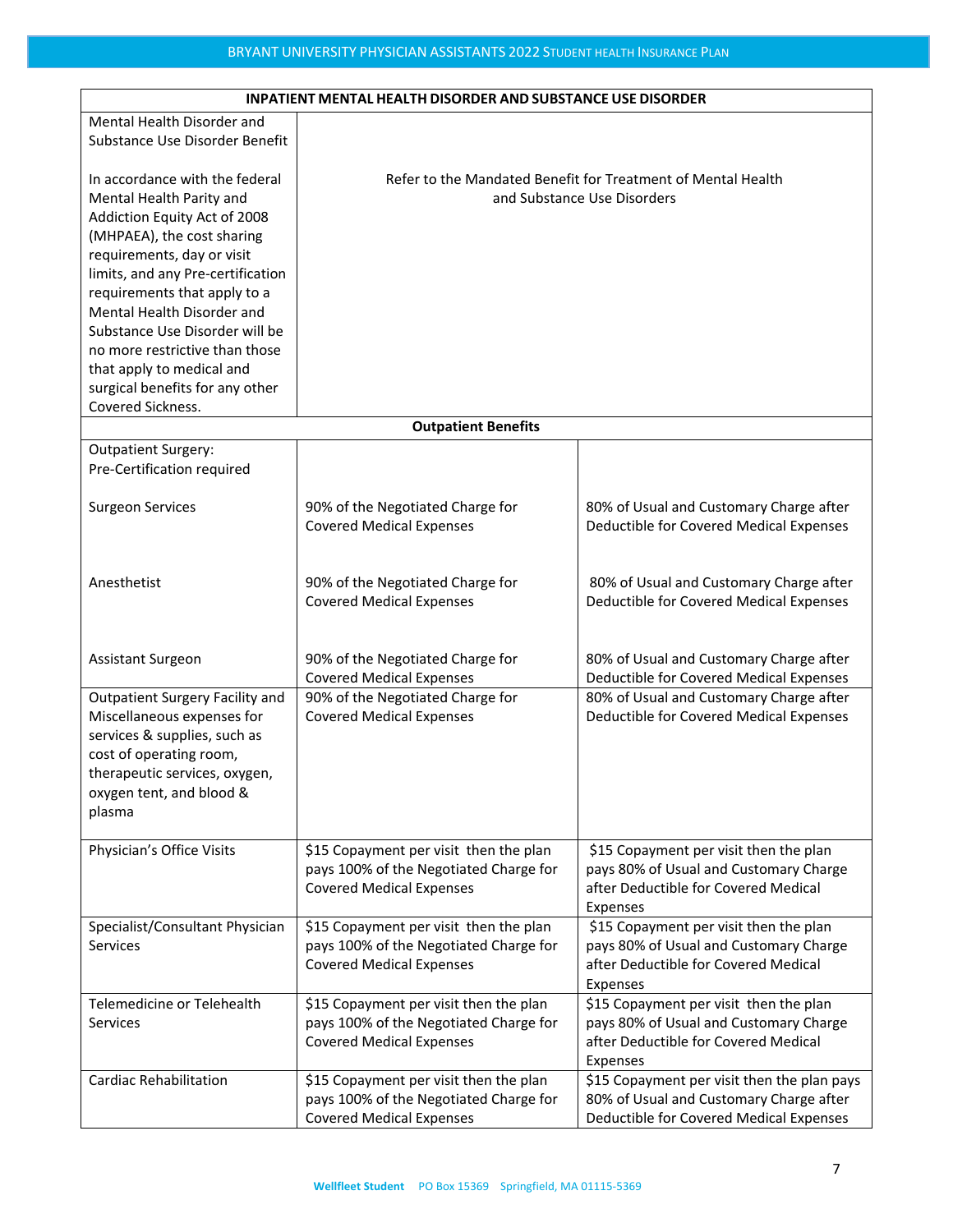| <b>Pulmonary Rehabilitation</b>                                                                                                                      | \$15 Copayment per visit then the plan<br>pays 100% of the Negotiated Charge for<br><b>Covered Medical Expenses</b> | \$15 Copayment per visit then the plan pays<br>80% of Usual and Customary Charge after<br>Deductible for Covered Medical Expenses        |
|------------------------------------------------------------------------------------------------------------------------------------------------------|---------------------------------------------------------------------------------------------------------------------|------------------------------------------------------------------------------------------------------------------------------------------|
| Rehabilitative Therapy<br>including, Physical Therapy,<br>and Occupational Therapy and<br>Speech Therapy Pre-<br><b>Certification Required</b>       | \$15 Copayment per visit then the plan<br>pays 100% of the Negotiated Charge for<br><b>Covered Medical Expenses</b> | \$15 Copayment per visit for then the plan<br>pays 80% of Usual and Customary Charge<br>after Deductible for Covered Medical<br>Expenses |
| <b>Habilitative Services</b><br>including, Physical Therapy,<br>and Occupational Therapy and<br>Speech Therapy Pre-<br><b>Certification Required</b> | \$15 Copayment per visit then the plan<br>pays 100% of the Negotiated Charge for<br><b>Covered Medical Expenses</b> | \$15 Copayment per visit then the plan<br>pays 80% of Usual and Customary Charge<br>after Deductible for Covered Medical<br>Expenses     |
| <b>Emergency Services in an</b><br>emergency department<br>(includes Urgent Care for<br><b>Emergency Room Medical</b>                                | \$100 Copayment per occurrence then<br>the plan pays 90% of the Negotiated<br>Charge for Covered Medical Expenses   | Paid the same as In-Network Provider;<br>however, the benefit will be based on the<br>greatest of the following:                         |
| Conditions)                                                                                                                                          | Copayment waived if admitted                                                                                        | the median In-Network rate;<br>$\bullet$<br>the Usual and Customary Charge; or<br>the amount that would be paid under<br>Medicare.       |
| Urgent Care Centers for non-<br>life-threatening conditions                                                                                          | \$100 Copayment per visit then the plan<br>pays 90% of the Negotiated Charge for<br><b>Covered Medical Expenses</b> | \$100 Copayment per visit then the plan<br>pays 90% of Usual and Customary Charge<br>after Deductible for Covered Medical<br>Expenses    |
| <b>Diagnostic Imaging Services</b><br>Pre-Certification Required                                                                                     | 90% of the Negotiated Charge for<br><b>Covered Medical Expenses</b>                                                 | 80% of Usual and Customary Charge after<br>Deductible for Covered Medical Expenses                                                       |
| CT Scan, MRI and/or PET Scans<br>Pre-Certification Required                                                                                          | 90% of the Negotiated Charge for<br><b>Covered Medical Expenses</b>                                                 | 80% of Usual and Customary Charge after<br>Deductible for Covered Medical Expenses                                                       |
| Laboratory Procedures<br>(Outpatient)                                                                                                                | 90% of the Negotiated Charge for<br><b>Covered Medical Expenses</b>                                                 | 80% of Usual and Customary Charge after<br>Deductible for Covered Medical Expenses                                                       |
| Chemotherapy and Radiation<br>Therapy<br><b>Pre-Certification Required</b>                                                                           | 90% of the Negotiated Charge for<br><b>Covered Medical Expenses</b>                                                 | 80% of Usual and Customary Charge after<br>Deductible for Covered Medical Expenses                                                       |
| Infusion Therapy<br><b>Pre-Certification Required</b>                                                                                                | 90% of the Negotiated Charge for<br><b>Covered Medical Expenses</b>                                                 | 80% of Usual and Customary Charge after<br>Deductible for Covered Medical Expenses                                                       |
| Home Health Care/House Calls<br>Expenses<br>Pre-Certification Required                                                                               | 90% of the Negotiated Charge for<br><b>Covered Medical Expenses</b>                                                 | 80% of Usual and Customary Charge after<br>Deductible for Covered Medical Expenses                                                       |
| <b>Hospice Care Coverage</b>                                                                                                                         | 90% of the Negotiated Charge for<br><b>Covered Medical Expenses</b>                                                 | 80% of Usual and Customary Charge after<br>Deductible for Covered Medical Expenses                                                       |
| <b>Outpatient Private Duty</b><br><b>Nursing</b>                                                                                                     | 90% of the Negotiated Charge for<br><b>Covered Medical Expenses</b>                                                 | 80% of Usual and Customary Charge after<br>Deductible for Covered Medical Expenses                                                       |
| Pre-Certification Required                                                                                                                           |                                                                                                                     |                                                                                                                                          |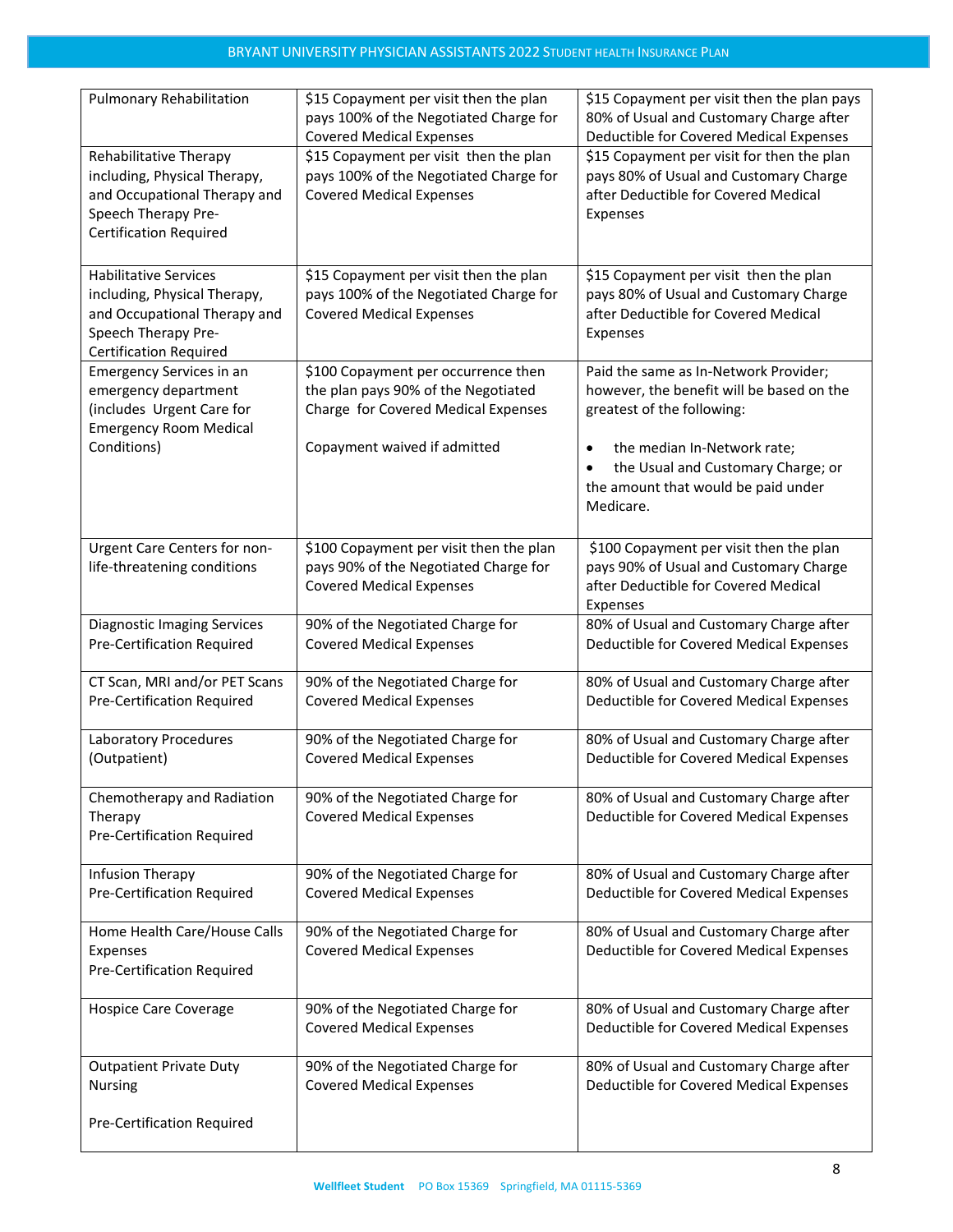| <b>OUTPATIENT MENTAL HEALTH DISORDER AND SUBSTANCE USE DISORDER</b> |                                                                                                       |                                                              |
|---------------------------------------------------------------------|-------------------------------------------------------------------------------------------------------|--------------------------------------------------------------|
| Mental Health Disorder and                                          |                                                                                                       |                                                              |
| Substance Use Disorder Benefit                                      |                                                                                                       | Refer to the Mandated Benefit for Treatment of Mental Health |
|                                                                     |                                                                                                       | and Substance Use Disorders                                  |
| Refer to the                                                        |                                                                                                       |                                                              |
| Physician/Specialist Office                                         |                                                                                                       |                                                              |
| section for copay requirements                                      |                                                                                                       |                                                              |
| if applicable.                                                      |                                                                                                       |                                                              |
|                                                                     |                                                                                                       |                                                              |
| In accordance with the federal                                      |                                                                                                       |                                                              |
| Mental Health Parity and<br>Addiction Equity Act of 2008            |                                                                                                       |                                                              |
| (MHPAEA), the cost sharing                                          |                                                                                                       |                                                              |
| requirements, day or visit                                          |                                                                                                       |                                                              |
| limits, and any Pre-Certification                                   |                                                                                                       |                                                              |
| requirements that apply to a                                        |                                                                                                       |                                                              |
| Mental Health Disorder and                                          |                                                                                                       |                                                              |
| Substance Use Disorder will be                                      |                                                                                                       |                                                              |
| no more restrictive than those                                      |                                                                                                       |                                                              |
| that apply to medical and                                           |                                                                                                       |                                                              |
| surgical benefits for any other                                     |                                                                                                       |                                                              |
| Covered Sickness.                                                   |                                                                                                       |                                                              |
| <b>Prescription Drugs Retail Pharmacy</b>                           |                                                                                                       |                                                              |
|                                                                     | No cost sharing applies to ACA Preventive Care medications filled at a participating network pharmacy |                                                              |
| TIER <sub>1</sub>                                                   | \$10 Copayment then the plan pays 100%                                                                | Not Covered                                                  |
| (Including Enteral Formulas)                                        | of the Negotiated Charge for Covered                                                                  |                                                              |
| For each fill up to a 30- day                                       | <b>Medical Expenses</b>                                                                               |                                                              |
| supply filled at a Retail                                           |                                                                                                       |                                                              |
| pharmacy                                                            |                                                                                                       |                                                              |
| See the Enteral Formula and                                         |                                                                                                       |                                                              |
| <b>Nutritional Supplements</b>                                      |                                                                                                       |                                                              |
| section of this Schedule for                                        |                                                                                                       |                                                              |
| supplements not purchased at                                        |                                                                                                       |                                                              |
| a pharmacy.                                                         |                                                                                                       |                                                              |
|                                                                     |                                                                                                       |                                                              |
| More than a 30 day supply but                                       | \$20 Copayment then the plan pays 100%                                                                | Not Covered                                                  |
| less than a 61day supply filled                                     | of the Negotiated Charge for Covered                                                                  |                                                              |
| at a Retail pharmacy                                                | <b>Medical Expenses</b>                                                                               |                                                              |
|                                                                     |                                                                                                       |                                                              |
|                                                                     |                                                                                                       |                                                              |
| More than a 60 day supply                                           | \$30 Copayment then the plan pays 100%                                                                | Not Covered                                                  |
| filled at a Retail pharmacy                                         | of the Negotiated Charge for Covered                                                                  |                                                              |
|                                                                     | <b>Medical Expenses</b>                                                                               |                                                              |
| TIER <sub>2</sub>                                                   | \$20 Copayment then the plan pays 100%                                                                | Not Covered                                                  |
| (Including Enteral Formulas)                                        | of the Negotiated Charge for Covered                                                                  |                                                              |
| For each fill up to a 30- day                                       | <b>Medical Expenses</b>                                                                               |                                                              |
| supply filled at a Retail                                           |                                                                                                       |                                                              |
| pharmacy                                                            |                                                                                                       |                                                              |
| See the Enteral Formula and                                         |                                                                                                       |                                                              |
| <b>Nutritional Supplements</b>                                      |                                                                                                       |                                                              |
| section of this Schedule for                                        |                                                                                                       |                                                              |
| supplements not purchased at                                        |                                                                                                       |                                                              |
| a pharmacy.                                                         |                                                                                                       |                                                              |

### **OUTPATIENT MENTAL HEALTH DISORDER AND SUBSTANCE USE DISORDER**

٦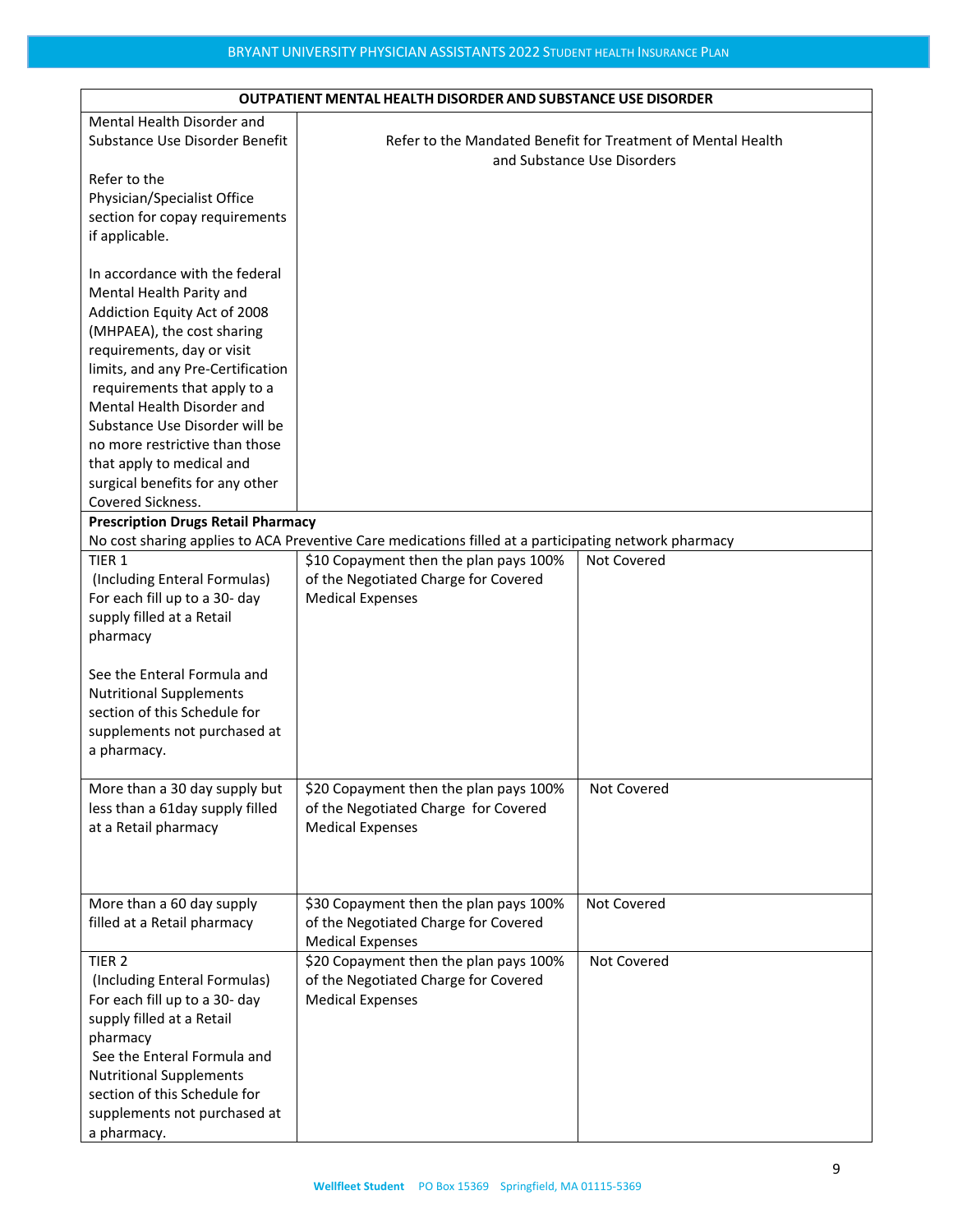| More than a 30 day supply but<br>less than a 61day supply filled                                                                             | \$40 Copayment then the plan pays 100%<br>of the Negotiated Charge for Covered                            | Not Covered |
|----------------------------------------------------------------------------------------------------------------------------------------------|-----------------------------------------------------------------------------------------------------------|-------------|
| at a Retail pharmacy                                                                                                                         | <b>Medical Expenses</b>                                                                                   |             |
| More than a 60 day supply<br>filled at a Retail pharmacy                                                                                     | \$60 Copayment then the plan pays 100%<br>of the Negotiated Charge for Covered<br><b>Medical Expenses</b> | Not Covered |
| TIER <sub>3</sub><br>(Including Enteral Formulas)<br>For each fill up to a 30- day<br>supply filled at a Retail<br>Pharmacy                  | \$20 Copayment then the plan pays 100%<br>of the Negotiated Charge for Covered<br><b>Medical Expenses</b> | Not Covered |
| See the Enteral Formula and<br><b>Nutritional Supplements</b><br>section of this Schedule for<br>supplements not purchased at<br>a pharmacy. |                                                                                                           |             |
| More than a 30 day supply but<br>less than a 61day supply filled<br>at a Retail pharmacy                                                     | \$40 Copayment then the plan pays 100%<br>of the Negotiated Charge for Covered<br><b>Medical Expenses</b> | Not Covered |
| More than a 60 day supply<br>filled at a Retail pharmacy                                                                                     | \$60 Copayment then the plan pays 100%<br>of the Negotiated Charge for Covered<br><b>Medical Expenses</b> | Not Covered |
| <b>Zero Cost Generics</b>                                                                                                                    |                                                                                                           |             |
|                                                                                                                                              | 100% of the Negotiated Charge for<br><b>Covered Medical Expenses</b>                                      | Not Covered |
| <b>Specialty Prescription Drugs</b>                                                                                                          |                                                                                                           |             |
| <b>Specialty Prescription Drugs</b><br>For each fill up to a 30- day<br>supply                                                               | \$20 Copayment then the plan pays 100%<br>of the Negotiated Charge for Covered<br><b>Medical Expenses</b> | Not Covered |
| More than a 30 day supply but<br>less than a 61day supply                                                                                    | \$40 Copayment then the plan pays 100%<br>of the Negotiated Charge for Covered<br><b>Medical Expenses</b> | Not Covered |
| More than a 60 day supply                                                                                                                    | \$60 Copayment then the plan pays 100%<br>of the Negotiated Charge for Covered<br><b>Medical Expenses</b> | Not Covered |
|                                                                                                                                              | Orally administered anti-cancer prescription drugs (including specialty drugs)                            |             |
| Benefit                                                                                                                                      | Greater of:                                                                                               |             |
|                                                                                                                                              | Chemotherapy Benefit; or                                                                                  |             |
|                                                                                                                                              | Infusion Therapy Benefit<br>Diabetic Supplies (for Prescription supplies purchased at a pharmacy)         |             |
| Benefit<br>Paid the same as any other Retail Pharmacy Prescription Drug Fill                                                                 |                                                                                                           |             |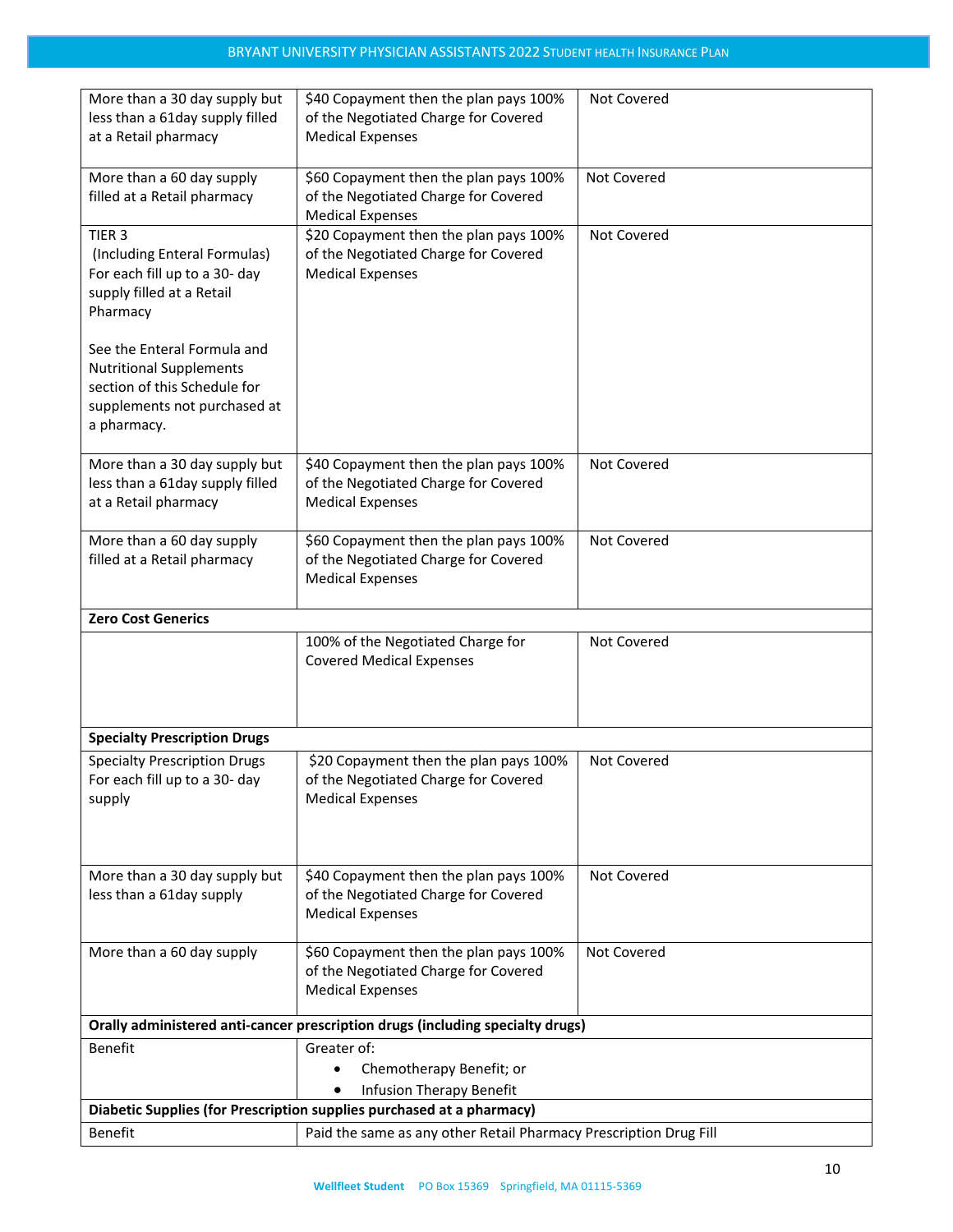| <b>Other Benefits</b>                                                                                                                                                                                                    |                                                                                                                                        |                                                                                     |  |  |
|--------------------------------------------------------------------------------------------------------------------------------------------------------------------------------------------------------------------------|----------------------------------------------------------------------------------------------------------------------------------------|-------------------------------------------------------------------------------------|--|--|
| <b>Allergy Testing</b>                                                                                                                                                                                                   | 90% of the Negotiated Charge for<br><b>Covered Medical Expenses</b>                                                                    | 80% of Usual and Customary Charge after<br>Deductible for Covered Medical Expenses  |  |  |
| Allergy Injections/Treatment                                                                                                                                                                                             | 90% of the Negotiated Charge for<br><b>Covered Medical Expenses</b>                                                                    | 80% of Usual and Customary Charge after<br>Deductible for Covered Medical Expenses  |  |  |
| <b>Emergency Ambulance Service</b><br>ground and/or air, water<br>transportation                                                                                                                                         | \$50 Copayment per trip then the plan<br>pays 100% of the Negotiated Charge for<br><b>Covered Medical Expenses</b>                     | Paid the same as In-Network Provider<br>subject to Usual and Customary Charge       |  |  |
| Non-Emergency Ambulance<br>Service ground and/or air,<br>water transportation                                                                                                                                            | 90% of the Negotiated Charge for<br><b>Covered Medical Expenses</b>                                                                    | 80% of Usual and Customary Charge after<br>Deductible for Covered Medical Expenses  |  |  |
| Asthma Education                                                                                                                                                                                                         |                                                                                                                                        | Same as any other Covered Sickness                                                  |  |  |
| <b>Bariatric Surgery</b><br><b>Pre-Certification Required</b>                                                                                                                                                            | 90% of the Negotiated Charge for<br><b>Covered Medical Expenses</b>                                                                    | 80% of Usual and Customary Charge after<br>Deductible for Covered Medical Expenses  |  |  |
| <b>Covered Clinical Trials</b>                                                                                                                                                                                           | Same as any other Covered Sickness                                                                                                     |                                                                                     |  |  |
| <b>Durable Medical Equipment</b><br><b>Pre-Certification Required</b>                                                                                                                                                    | 100% of the Negotiated Charge for<br><b>Covered Medical Expenses</b><br>Referred                                                       | 100% of Usual and Customary Charge after<br>Deductible for Covered Medical Expenses |  |  |
| Dialysis Treatment                                                                                                                                                                                                       | 90% of the Negotiated Charge for<br><b>Covered Medical Expenses</b>                                                                    | 80% of Usual and Customary Charge after<br>Deductible for Covered Medical Expenses  |  |  |
| <b>Hearing Aids</b>                                                                                                                                                                                                      | 90% of the Negotiated Charge for<br><b>Covered Medical Expenses</b>                                                                    | 80% of Usual and Customary Charge after<br>Deductible for Covered Medical Expenses  |  |  |
| Hemophilia Services<br>Outpatient/In a Doctor's Office                                                                                                                                                                   | Same as any other Covered Sickness                                                                                                     |                                                                                     |  |  |
| <b>Maternity Benefit</b>                                                                                                                                                                                                 | Same as any other Covered Sickness                                                                                                     |                                                                                     |  |  |
| <b>Enteral Formulas and</b><br><b>Nutritional Supplements</b>                                                                                                                                                            | 90% of the Negotiated Charge for<br><b>Covered Medical Expenses</b>                                                                    | 80% of Usual and Customary Charge after<br>Deductible for Covered Medical Expenses  |  |  |
| See the Prescription Drug<br>section of this Schedule when<br>purchased at a pharmacy.                                                                                                                                   |                                                                                                                                        |                                                                                     |  |  |
| Prosthetic and Orthotic Devices<br>Pre-Certification Required                                                                                                                                                            | 100% of the Negotiated Charge for<br><b>Covered Medical Expenses</b>                                                                   | 100% of Usual and Customary Charge after<br>Deductible for Covered Medical Expenses |  |  |
| <b>Reconstructive Surgery</b>                                                                                                                                                                                            | 90% of the Negotiated Charge for<br><b>Covered Medical Expenses</b>                                                                    | 80% of Usual and Customary Charge after<br>Deductible for Covered Medical Expenses  |  |  |
| Pre-Certification Required<br>Pediatric Dental Care Benefit<br>(to the end of the month in<br>which the Insured Person turns<br>age 19)<br><b>Preventive Dental Care</b><br>Limited to 2 dental exams<br>every 12 months | See the Pediatric Dental Care Benefit description in the Certificate for further<br>information.<br>100% of Usual and Customary Charge |                                                                                     |  |  |
| The benefit payable amount<br>for the following services is<br>different from the benefit<br>payable amount for Preventive<br>Dental Care:                                                                               |                                                                                                                                        |                                                                                     |  |  |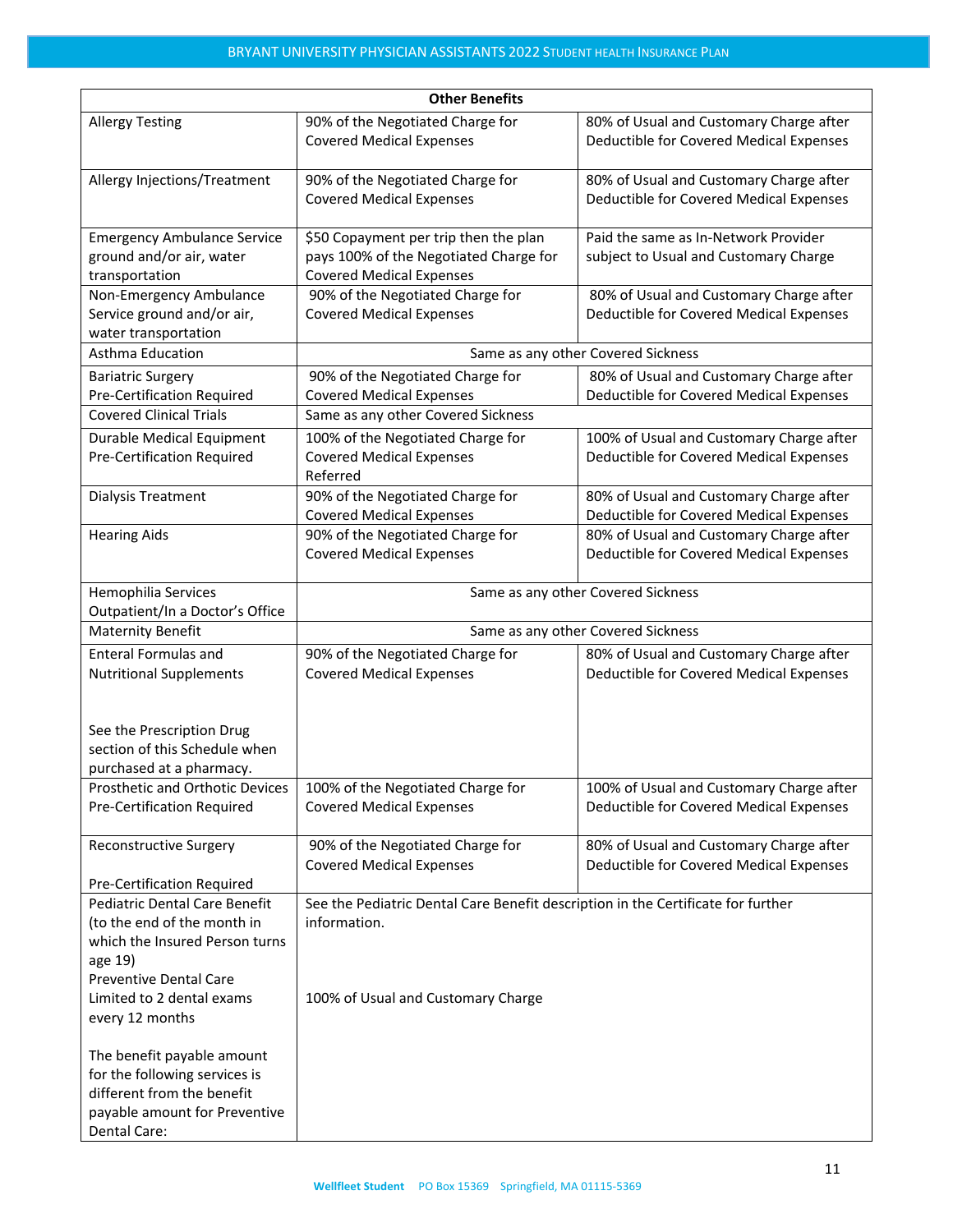| <b>Emergency Dental</b>                                                                                                                                                                                                                            | 50% of Usual and Customary Charge                                                                   |
|----------------------------------------------------------------------------------------------------------------------------------------------------------------------------------------------------------------------------------------------------|-----------------------------------------------------------------------------------------------------|
| <b>Routine Dental Care</b>                                                                                                                                                                                                                         | 50% of Usual and Customary Charge                                                                   |
| <b>Endodontic Services</b>                                                                                                                                                                                                                         | 50% of Usual and Customary Charge                                                                   |
| <b>Prosthodontic Services</b>                                                                                                                                                                                                                      | 50% of Usual and Customary Charge                                                                   |
| <b>Periodontic Services</b>                                                                                                                                                                                                                        | 50% of Usual and Customary Charge                                                                   |
| <b>Medically Necessary</b><br>Orthodontic Care                                                                                                                                                                                                     | 50% of Usual and Customary Charge                                                                   |
| Claim forms must be submitted<br>to us as soon as reasonably<br>possible. Refer to Proof of Loss<br>provision contained in the<br>General Provisions.                                                                                              |                                                                                                     |
| Pediatric Vision Care Exam<br>Benefit (to the end of the<br>month in which the Insured<br>Person turns age 19)<br>Limited to 1 visit per Policy<br>Year                                                                                            | 100% of Usual and Customary Charge after Deductible for Covered Medical Expenses<br>per Policy Year |
| Claim forms must be submitted<br>to us as soon as reasonably<br>possible. Refer to Proof of Loss<br>provision contained in the<br><b>General Provisions.</b>                                                                                       |                                                                                                     |
| Pediatric Vision Care Hardware<br>Benefit (to the end of the<br>month in which the Insured<br>Person turns age 19)<br>Limited to 1 pair of prescribed<br>lenses and frames or contact<br>lenses (in lieu of eyeglasses)<br>per Policy Year         | 100% of Usual and Customary Charge after Deductible for Covered Medical Expenses<br>per Policy Year |
| Claim forms must be submitted<br>to us as soon as reasonably<br>possible. Refer to Proof of Loss<br>provision contained in the<br>General Provisions.                                                                                              |                                                                                                     |
| <b>Adult Vision Care</b><br>(age 19 and older)<br>Routine Eye Exam once every<br>12 months Claim forms must<br>be submitted to us as soon as<br>reasonably possible. Refer to<br>Proof of Loss provision<br>contained in the General<br>Provisions | 80% of Usual and Customary Charge after Deductible for Covered Medical Expenses                     |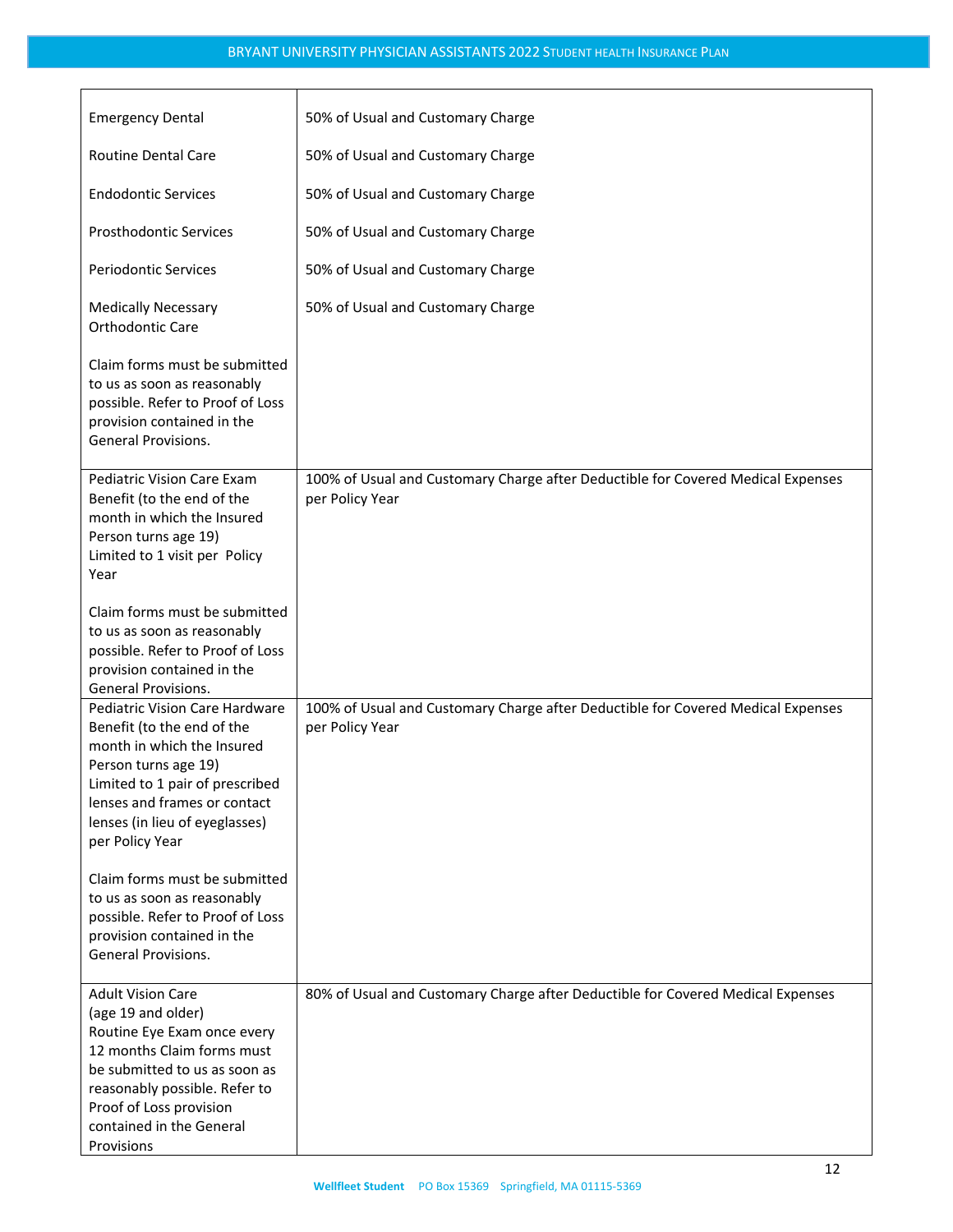| <b>Abortion Expense</b>                                                                                                                                                                  | 100% of the Negotiated Charge for                                                                                   | 80% of Usual and Customary Charge after                                                                                              |
|------------------------------------------------------------------------------------------------------------------------------------------------------------------------------------------|---------------------------------------------------------------------------------------------------------------------|--------------------------------------------------------------------------------------------------------------------------------------|
|                                                                                                                                                                                          | <b>Covered Medical Expenses</b>                                                                                     | Deductible for Covered Medical Expenses                                                                                              |
| Accidental Injury Dental                                                                                                                                                                 | 100% of the Negotiated Charge for                                                                                   | 100% of Usual and Customary Charge after                                                                                             |
| Treatment                                                                                                                                                                                | <b>Covered Medical Expenses</b>                                                                                     | Deductible for Covered Medical Expenses                                                                                              |
| Sickness Dental Expense for<br>Insured Person's over age 18<br>Subject to \$100 per tooth<br>per Policy Year                                                                             | 100% of the Negotiated Charge for<br><b>Covered Medical Expenses</b>                                                | 100% of Usual and Customary Charge after<br>Deductible for Covered Medical Expenses                                                  |
|                                                                                                                                                                                          |                                                                                                                     |                                                                                                                                      |
| Chiropractic Care Benefit<br>Pre-Certification Required                                                                                                                                  | \$15 Copayment per visit then the plan<br>pays 100% of the Negotiated Charge for<br><b>Covered Medical Expenses</b> | \$15 Copayment per visit then the plan<br>pays 80% of Usual and Customary Charge<br>after Deductible for Covered Medical<br>Expenses |
| <b>Organ Transplant Surgery</b><br>travel and lodging<br>expenses a maximum of<br>\$2,000 per Policy Year or<br>\$250 per day, whichever is<br>less while at the transplant<br>facility. | 90% of the Negotiated Charge for<br><b>Covered Medical Expenses</b>                                                 | 80% of Usual and Customary Charge after<br>Deductible for Covered Medical Expenses                                                   |
| Pre-Certification Required                                                                                                                                                               |                                                                                                                     |                                                                                                                                      |
| Tuberculosis screening, Titers,<br>Quantiferon B tests including<br>shots (other than covered<br>under preventive services)                                                              | 90% of the Negotiated Charge for<br><b>Covered Medical Expenses</b>                                                 | 80% of Usual and Customary Charge after<br>Deductible for Covered Medical Expenses                                                   |
| Non-emergency Care While<br>Traveling Outside of the United<br><b>States</b>                                                                                                             | 80% of Actual Charge after Deductible for Covered Medical Expenses                                                  |                                                                                                                                      |
| <b>Medical Evacuation Expense</b>                                                                                                                                                        | 100% of Actual Charge for Covered Medical Expenses                                                                  |                                                                                                                                      |
| (International Students, and                                                                                                                                                             | Deductible Waived                                                                                                   |                                                                                                                                      |
| <b>Domestic Students</b>                                                                                                                                                                 | Subject to \$50,000 maximum per Policy Year combined with Repatriation Expense                                      |                                                                                                                                      |
| <b>Repatriation Expense</b>                                                                                                                                                              | 100% of Actual Charge for Covered Medical Expenses                                                                  |                                                                                                                                      |
| (International Students, and                                                                                                                                                             | Deductible Waived                                                                                                   |                                                                                                                                      |
| <b>Domestic Students</b>                                                                                                                                                                 | Subject to \$50,000 maximum per Policy Year combined with Evacuation Expense                                        |                                                                                                                                      |
| Prevention and Early Detection                                                                                                                                                           | 100% of the Negotiated Charge for                                                                                   | 80% of Usual and Customary Charge after                                                                                              |
| Services (Limited to 1 exam per                                                                                                                                                          | <b>Covered Medical Expenses</b>                                                                                     | Deductible for Covered Medical Expenses                                                                                              |
| Policy Year)                                                                                                                                                                             |                                                                                                                     |                                                                                                                                      |
| <b>Mandated Benefits</b>                                                                                                                                                                 |                                                                                                                     |                                                                                                                                      |
| Autism Spectrum Disorders                                                                                                                                                                | Same as any other Covered Sickness                                                                                  |                                                                                                                                      |
| <b>Diabetes Treatment Coverage</b>                                                                                                                                                       | Same as any other Covered Sickness                                                                                  |                                                                                                                                      |
| Refer to the Prescription Drug                                                                                                                                                           |                                                                                                                     |                                                                                                                                      |
| provision for diabetic supplies                                                                                                                                                          |                                                                                                                     |                                                                                                                                      |
| covered under the Prescription                                                                                                                                                           |                                                                                                                     |                                                                                                                                      |
| Drug benefit                                                                                                                                                                             |                                                                                                                     |                                                                                                                                      |
| Hair Prostheses/Wigs                                                                                                                                                                     |                                                                                                                     | Same as any other Covered Prosthetic Device                                                                                          |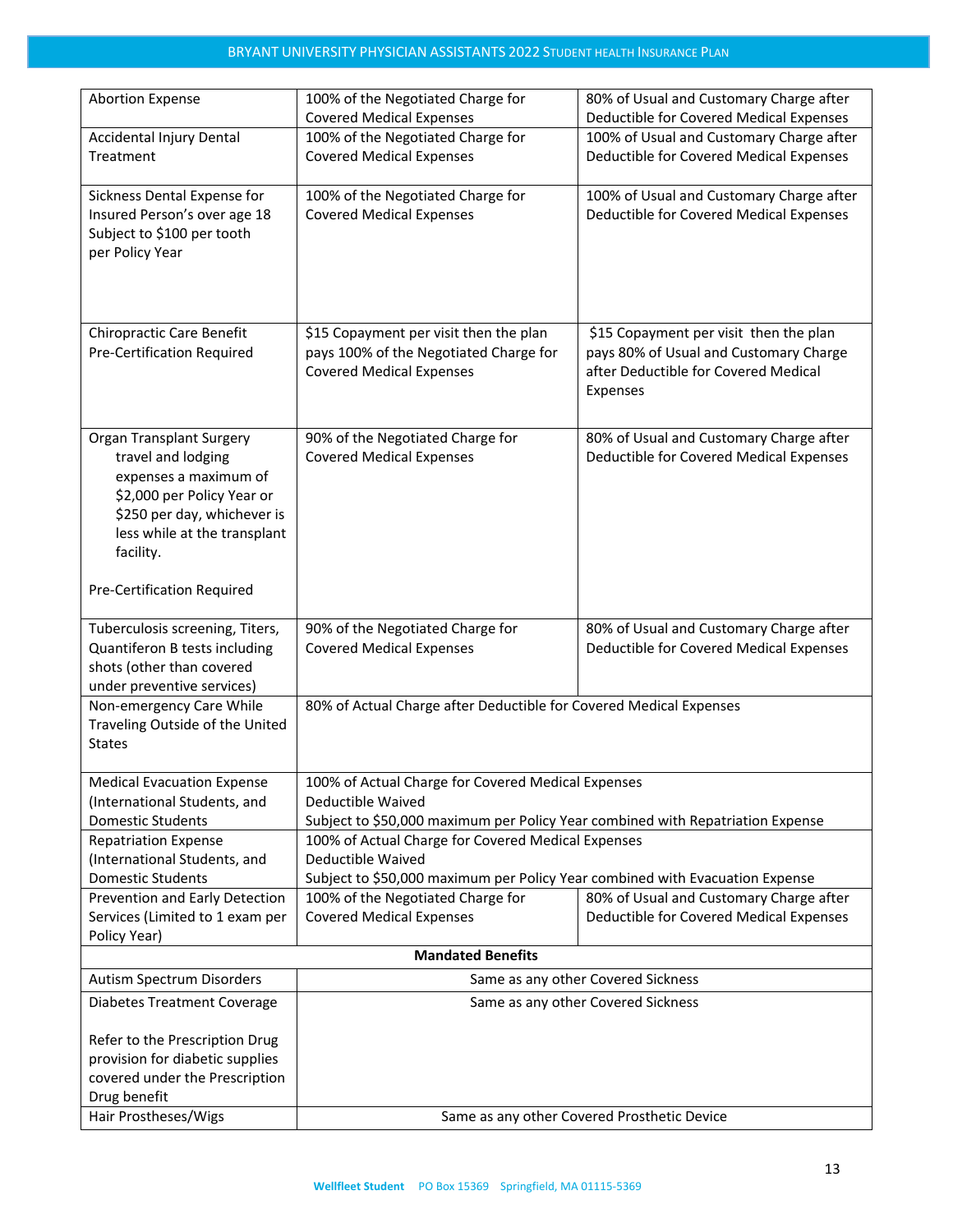| Human Leukocyte Antigen           | Same as any other Covered Sickness                                             |  |
|-----------------------------------|--------------------------------------------------------------------------------|--|
| <b>Testing</b>                    |                                                                                |  |
| <b>Infertility Treatment</b>      | Same as any other Covered Sickness                                             |  |
| Diagnosis, Treatment              |                                                                                |  |
| and/or Standard Fertility-        |                                                                                |  |
| <b>Preservation Services</b>      |                                                                                |  |
|                                   |                                                                                |  |
| Tests/Procedures                  |                                                                                |  |
| attendant to the diagnosis        |                                                                                |  |
| and Treatment of Infertility      |                                                                                |  |
| when the sole purpose is          |                                                                                |  |
| the Treatment of Infertility      |                                                                                |  |
|                                   |                                                                                |  |
| Lyme Disease Treatment            | Same as any other Covered Sickness                                             |  |
| Mammograms and Pap Smears         | Same as any other Covered Sickness, unless considered a Preventive Service     |  |
| Mastectomy Treatment and          | Same as any other Covered Sickness except Covered Medical Expense incurred for |  |
| Hospital Stay                     | Mastectomy Treatment shall not be subject to cost-sharing.                     |  |
| <b>Treatment of Mental Health</b> | Same as any other Covered Sickness                                             |  |
| and Substance Use Disorders       |                                                                                |  |
| Prostate and Colorectal Exams     | Same as any other Preventive Service                                           |  |
| <b>Smoking Cessation Programs</b> | Same as any other Covered Sickness, unless considered a Preventive Service     |  |

#### **ACCIDENTAL DEATH AND DISMEMBERMENT BENEFIT RDER**

Principal Sum .........................................................................................................................................\$10,000

Loss must occur within 365 days of the date of a covered Accident.

If, as the result of a covered Accident, You sustain any of the following losses within the time shown in the Schedule of Benefits, We will pay the benefit shown.

| Loss of more than one of the above losses due to one Accident The Principal Sum |  |
|---------------------------------------------------------------------------------|--|

Loss of hand or foot means the complete severance through or above the wrist or ankle joint. Loss of eye means the total permanent loss of sight in the eye. The Principal Sum is the largest amount payable under this benefit for all losses resulting from any one (1) Accident.

Only one benefit will be payable under this provision, that providing the largest benefit, when more than one (1) loss occurs as the result of any one (1) Accident. This benefit is payable in addition to any other benefits payable under this Certificate.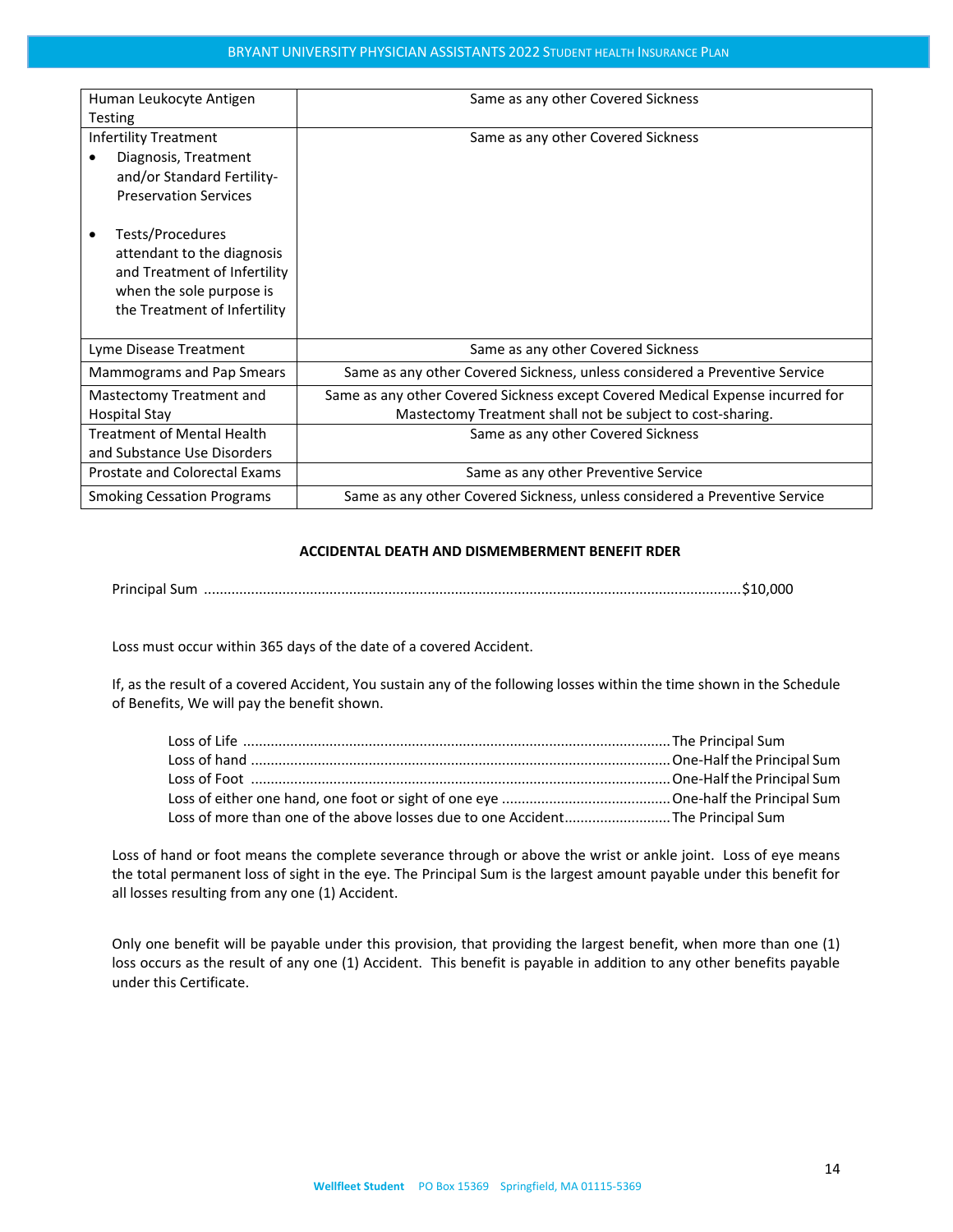#### <span id="page-14-0"></span>**Pre-Certification**

Pre-certification is required for inpatient hospital, surgery and selected outpatient services. Pre-Certification is not required for an Emergency Medical Condition or Urgent Care or Hospital Confinement for the initial 48/96 hours of maternity care.

Additionally, no authorization requirement will apply to obstetrical or gynecological care provided by In-Network Providers.

## <span id="page-14-1"></span>**Exclusions and Limitations**

**Exclusion Disclaimer**: Any exclusion in conflict with the Patient Protection and Affordable Care Act or any stateimposed requirements will be administered to comply with the requirements of the federal or state guideline, whichever is more favorable to You.

The Certificate does not cover loss nor provide benefits for any of the following, except as otherwise provided by the benefits of the Certificate and as shown in the Schedule of Benefits.

- 1. **International Students Only -** Eligible expenses within Your Home Country or country of origin that would be payable or medical Treatment that is available under any governmental or national health plan for which You could be eligible.
- 2. Treatment, service or supply which is not Medically Necessary for the diagnosis, care or treatment of the Sickness or Injury involved. This applies even if they are prescribed, recommended or approved by Your attending Physician or dentist.
- 3. Medical services rendered by a provider employed for or contracted with the Policyholder, including team physicians or trainers, except as specifically provided in the Schedule of Benefits
- 4. Professional services rendered by an Immediate Family Member or anyone who lives with You.
- 5. Routine foot care, including the paring or removing of corns and calluses, or trimming of nails, unless these services are determined to be Medically Necessary because of Injury, infection or disease.
- 6. Expenses covered under any Workers' Compensation, occupational benefits plan, mandatory automobile no-fault plan, public assistance program or government plan, except Medicaid
- 7. Charges of an institution, health service or infirmary for whose services payment is not required in the absence of insurance or services covered by Student Health Fees.
- 8. Any expenses in excess of Usual and Customary Charges except as provided in the Certificate.
- 9. Loss incurred as the result of riding as a passenger or otherwise (including skydiving) in a vehicle or device for aerial navigation, except as a fare paying passenger in an aircraft operated by a scheduled airline maintaining regular published schedules on a regularly established route anywhere in the world.
- 10. Loss resulting from war or any act of war, whether declared or not, or loss sustained while in the armed forces of any country or international authority.
- 11. Loss resulting from playing, practicing, traveling to or from, or participating in, or conditioning for, any Intercollegiate or club sports for which benefits are paid under another Sports Accident policy issued to the Policyholder; or for which coverage is provided by the National Collegiate Athletic Association (NCAA), National Association of Intercollegiate Athletic (NAIA) or any other sports association
- 12. Loss resulting from playing, practicing, traveling to or from, or participating in, or conditioning for, any professional sport.
- 13. Treatment, services, supplies or facilities in a Hospital owned or operated by the Veterans Administration or a national government or any of its agencies, except when a charge is made which You are required to pay.
- 14. Services that are duplicated when provided by both a certified Nurse-midwife and a Physician.
- 15. Expenses payable under any prior policy which was in force for the person making the claim.
- 16. Injury sustained as the result of Your operation of a motor vehicle while not properly licensed to do so in the jurisdiction in which the motor vehicle accident takes place.
- 17. Expenses incurred after:
	- o The date insurance terminates as to an Insured Person, except as specified in the extension of benefits provision; and
	- o The end of the Policy Year specified in the Policy.
- 18. Elective Surgery or Elective Treatment unless such coverage is otherwise specifically covered under the Certificate.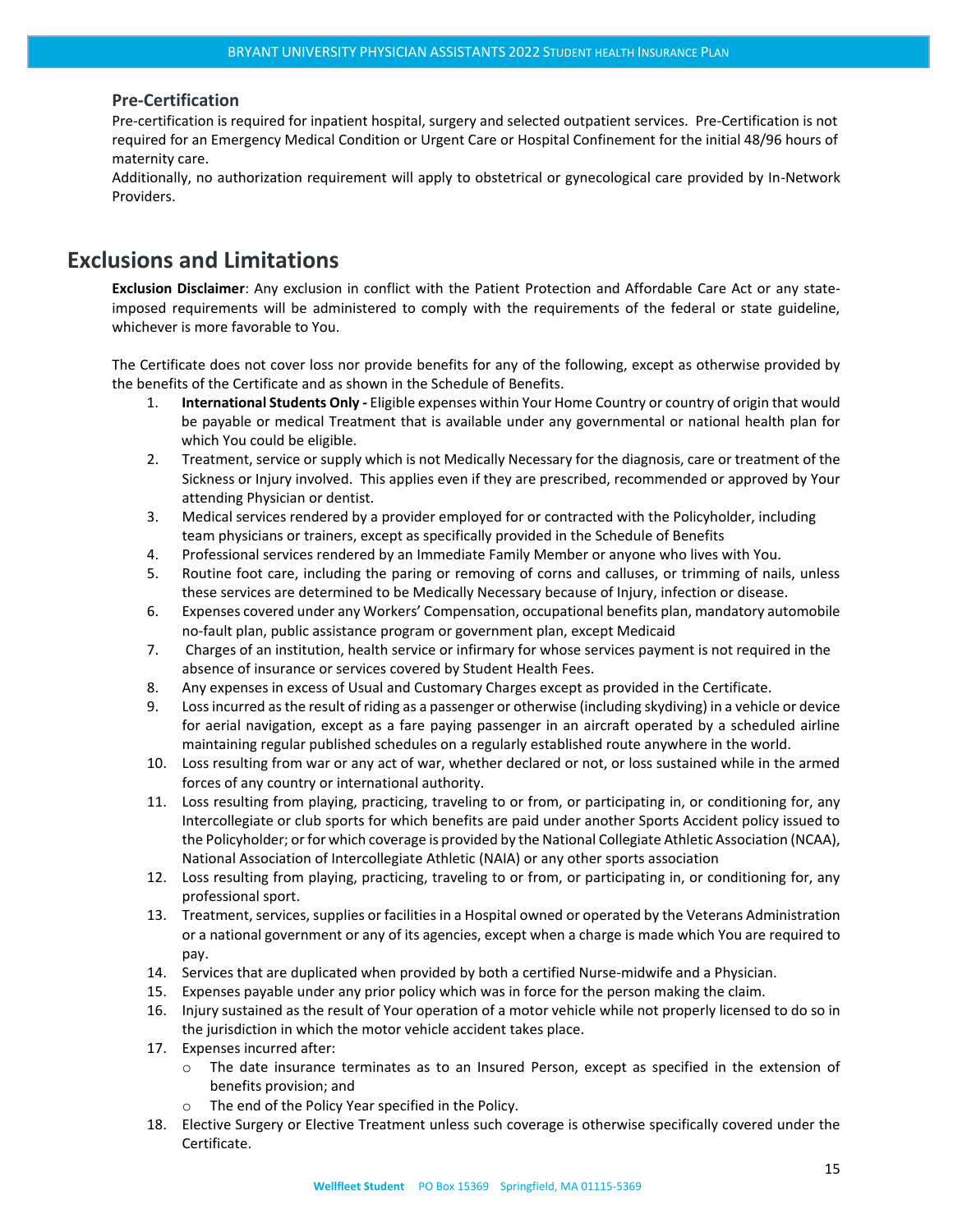- 19. Charges incurred for acupuncture, in any form, except to the extent provided in the Schedule of Benefits.
- 20. Weight management. Weight reduction. Nutrition programs. This does not apply to nutritional counseling or any screening or assessment specifically provided under the Preventive Services benefit, or otherwise specifically covered under the Certificate.
- 21. Treatment for obesity, except surgery for morbid obesity (bariatric surgery). Surgery for removal of excess skin or fat.
- 22 Charges for hair growth or removal unless otherwise specifically covered under the Certificate.
- 23 Expenses for radial keratotomy.
- 24 Adult Vision unless specifically provided in the Certificate.
- 25 Charges for office visit exam for the fitting of prescription contact lenses, duplicate spare eyeglasses, lenses or frames, non-prescription lenses or contact lenses that are for cosmetic purposes.
- 26 Charges for hearing exams, hearing screening, or cochlear implants except as specifically provided in the Certificate.
- 27 Racing or speed contests, skin diving or sky diving, mountaineering (where ropes or guides are customarily used), ultra-light aircraft, parasailing, sail planing, hang gliding, bungee jumping, travel in or on ATV's (all terrain or similar type vehicles) or other hazardous sport or hobby.
- 28 Surgery or related services for cosmetic purposes to improve appearance, except to restore bodily function or correct deformity resulting from disease, or trauma.
- 29. Treatment to the teeth, including orthodontic braces and orthodontic appliances, unless otherwise covered under the Pediatric Dental Care Benefit.
- 30. Treatment of Temporomandibular Joint Dysfunction (TMJ) other than a surgical procedure for those covered conditions affecting the upper or lower jawbone or associated bone joints. Such a procedure must be considered Medically Necessary based on the Certificate definition of same.
- 31. You are:
	- o committing or attempting to commit a felony,
	- o engaged in an illegal occupation, or
	- o participating in a riot.
- 32. Custodial Care service and supplies.
- 33. Charges for hot or cold packs for personal use.
- 34. Braces and appliances used as protective devices during a student's participation in sports. Replacement braces and appliances are not covered.
- 35. Services of private duty Nurse except as provided in the Certificate.
- 36. Expenses that are not recommended and approved by a Physician.
- 37. Routine harvesting and storage of stem cells from newborn cord blood, the purchase price of any organ or tissue, donor services if the recipient is not an Insured Person under this plan, or services for or related to the transplantation of animal or artificial organs or tissues.
- 38. Cosmetic procedures related to Gender Reassignment including but not limited to rhinoplasty, face lift, facial bone reduction, lip enhancement or reduction, blepharoplasty, body contouring, reduction thyroid chondroplasty, hair removal, voice modification surgery, skin resurfacing, chin implants, nose implants.
- 39. Sleep Disorders, except for the diagnosis and treatment of obstructive sleep apnea..
- 40. Treatment of Acne unless Medically Necessary.
- 41. Experimental or Investigational drugs, devices, treatments or procedures unless otherwise covered under Covered Clinical Trials or covered under clinical trials (routine patient costs). See the Other Benefits section for more information.
- 42. Under the Prescription Drug Benefit shown in the Schedule of Benefits:
	- o any drug or medicine which does not, by federal or state law, require a prescription order, i.e. overthe-counter drugs, even if a prescription is written, except as specifically provided under Preventive Services or in the Prescription Drug Benefit section of this Certificate. Insulin and OTC preventive medications required under ACA are exempt from this exclusion;
	- $\circ$  drugs with over-the-counter equivalents except as specifically provided under Preventive Services;
	- o allergy sera and extracts administered via injection;
	- o any drug or medicine for the purpose of weight control;
	- o sexual enhancements drugs;
	- o vitamins, and minerals, except as specifically provided under Preventive Services;
	- $\circ$  food supplements, dietary supplements; except as specifically provided in the Certificate;
	- o cosmetic drugs or medicines, including but not limited to, products that improve the appearance of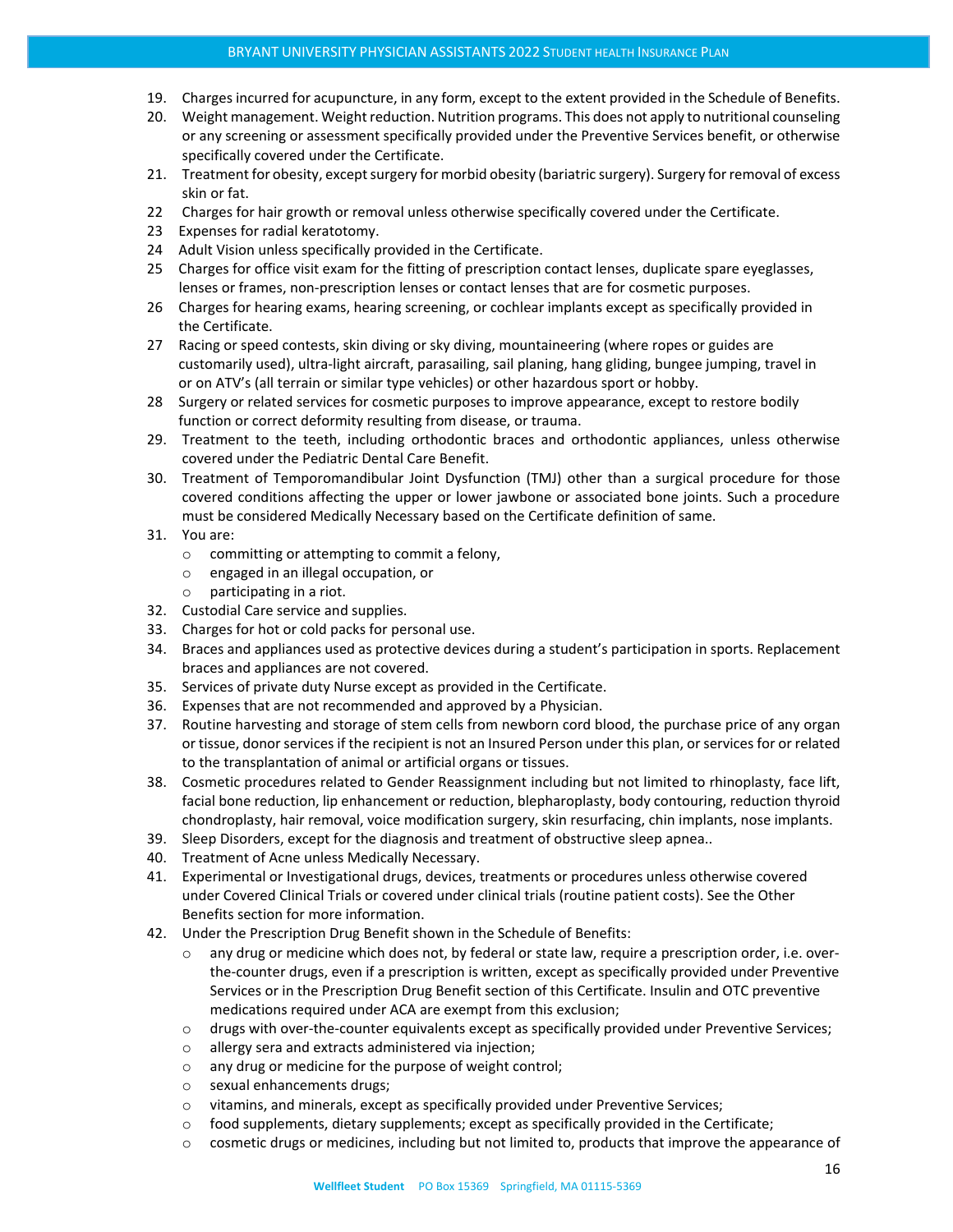wrinkles or other skin blemishes;

- $\circ$  refills in excess of the number specified or dispensed after 1 year of date of the prescription;
- o drugs labeled, "Caution limited by federal law to Investigational use" or Experimental Drugs;
- o any drug or medicine purchased after coverage under the Certificate terminates;
- $\circ$  any drug or medicine consumed or administered at the place where it is dispensed;
- $\circ$  if the FDA determines that the drug is: contraindicated for the Treatment of the condition for which the drug was prescribed; or Experimental for any reason;
- o bulk chemicals;
- o non-insulin syringes, surgical supplies, durable medical equipment/medical devices, except as specifically provided in the Prescription Drug Benefit section of the Certificate;
- o repackaged products;
- o blood components except factors;
- o immunology products.
- 43. Non-chemical addictions.
- 44. Non-physical, occupational, speech therapies (art, dance, etc.).
- 45. Modifications made to dwellings.
- 46. General fitness, exercise programs.
- 47. Hypnosis.
- 48. Rolfing.
- 49. Biofeedback.

## <span id="page-16-0"></span>**How to Submit a Pre-Service Claim**

The Rhode Island Pre-Service Claim Form is available on [https://wellfleetstudent.com/forms/.](https://wellfleetstudent.com/forms/) The form may be completed by the member/participant, authorized representative, or health care provider. A completed authorization form must be on file before member/participant information can be released to a representative who is not the member/participant's health care provider. All applicable fields must be completed. The form must be submitted by email t[o customerservice@wellfleetinsurance.com](mailto:customerservice@wellfleetinsurance.com) with "RI Pre-Service Claim" for non-urgent requests and "Urgent RI Pre-Service Claim" for urgent requests in the email subject header.